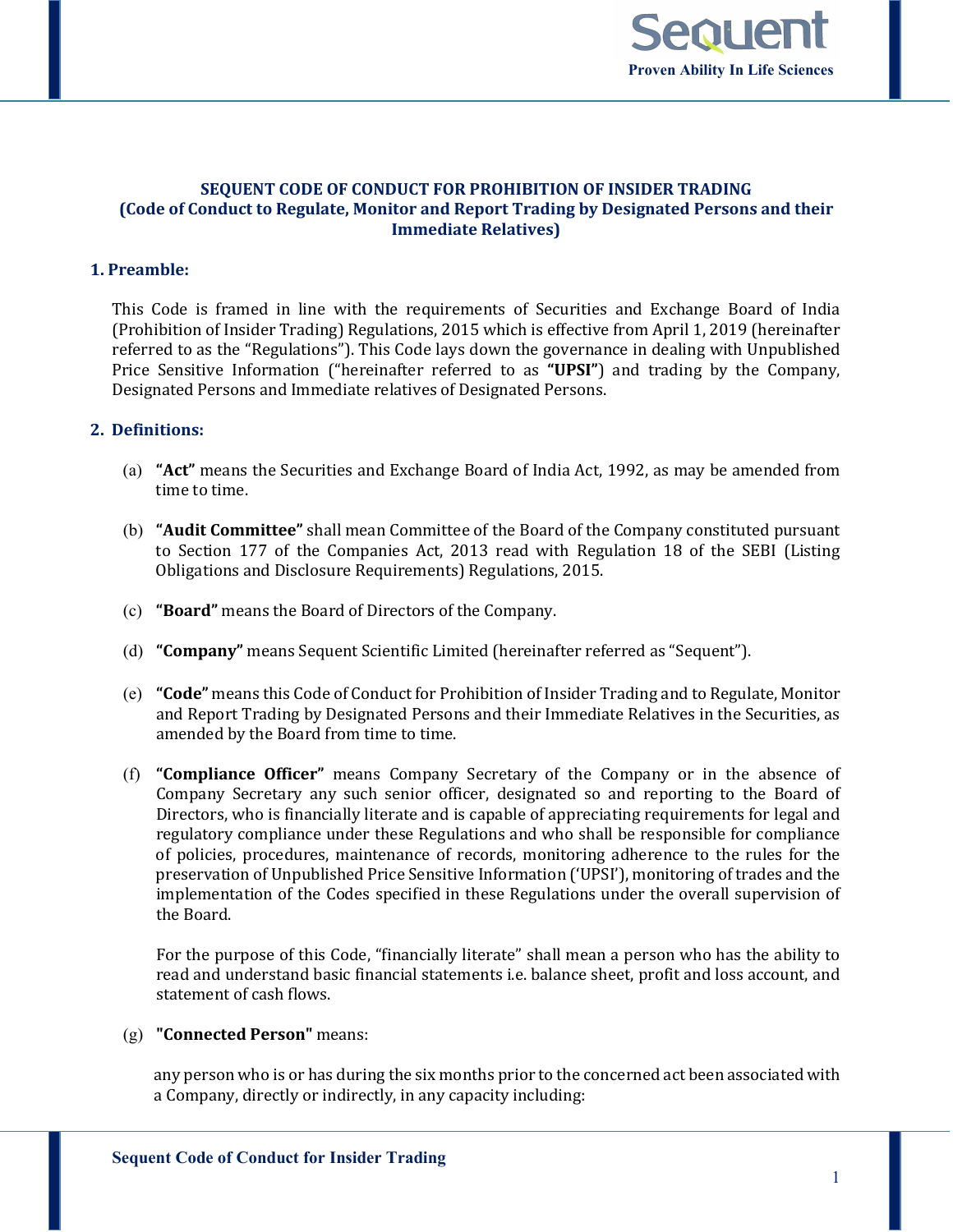

- i) by reason of frequent communication with its officers or
- ii) by being in any contractual, fiduciary or employment relationship or
- iii) by being a director, officer or an employee of the Company or
- iv) holds any position including a professional or business relationship between himself and the Company whether temporary or permanent,

 that allows such person, directly or indirectly, access to Unpublished Price Sensitive Information or is reasonably expected to allow such access.

Without prejudice to the generality of the foregoing, the persons falling within the following categories shall be deemed to be connected persons unless the contrary is established:

- i) an immediate relative of connected persons;
- ii) a holding company or associate company or subsidiary company;
- iii) an intermediary as specified in section 12 of the Act or an employee or director thereof;
- iv) an investment company, trustee company, asset management company or an employee or director thereof;
- v) an official of a stock exchange or of clearing house or corporation;
- vi) a member of board of trustees of a mutual fund or a member of the board of directors of the asset management company of a mutual fund or is an employee thereof;
- vii) a member of the board of directors or an employee, of a public financial institution as defined in section 2 (72) of the Companies Act, 2013;
- viii) an official or an employee of a self-regulatory organization recognized or authorized by the Board;
- ix) a banker of the company;
- x) a concern, firm, trust, Hindu undivided family, company or association of persons wherein a director of a company or his immediate relative or banker of the company, has more than ten per cent. of the holding or interest.
- (h)"**Contra Trade"** means a trade or transaction which involves buying or selling any number of shares of the Company and within 6 months trading or transacting in an opposite transaction involving sell or buy following the prior transaction.

# (i) **"Designated Persons"**

The term "Designated Person" shall consist of:

- i. Promoters and Members of Promoter Group of the Company;
- ii. Directors of the Company & its Material Subsidiaries.
- iii. Key Managerial Personnel of the Company & its Material Subsidiaries.
- iv. All Employees of the Company & its Subsidiaries in the cadre of Assistant General Manager & above;
- v. All Employees in the Finance & Accounts Department, Corporate Planning Department, IT Department, Secretarial and Legal Department and any other departments of the Company & its Material Subsidiaries, if any on the basis of their functional role or access to UPSI;
- vi. Employees of Corporate Action/Project Specific Teams of the Company & its Material Subsidiaries.
- vii.Employees associated with Executive Directors and CEO's office of the Company & its Material Subsidiaries.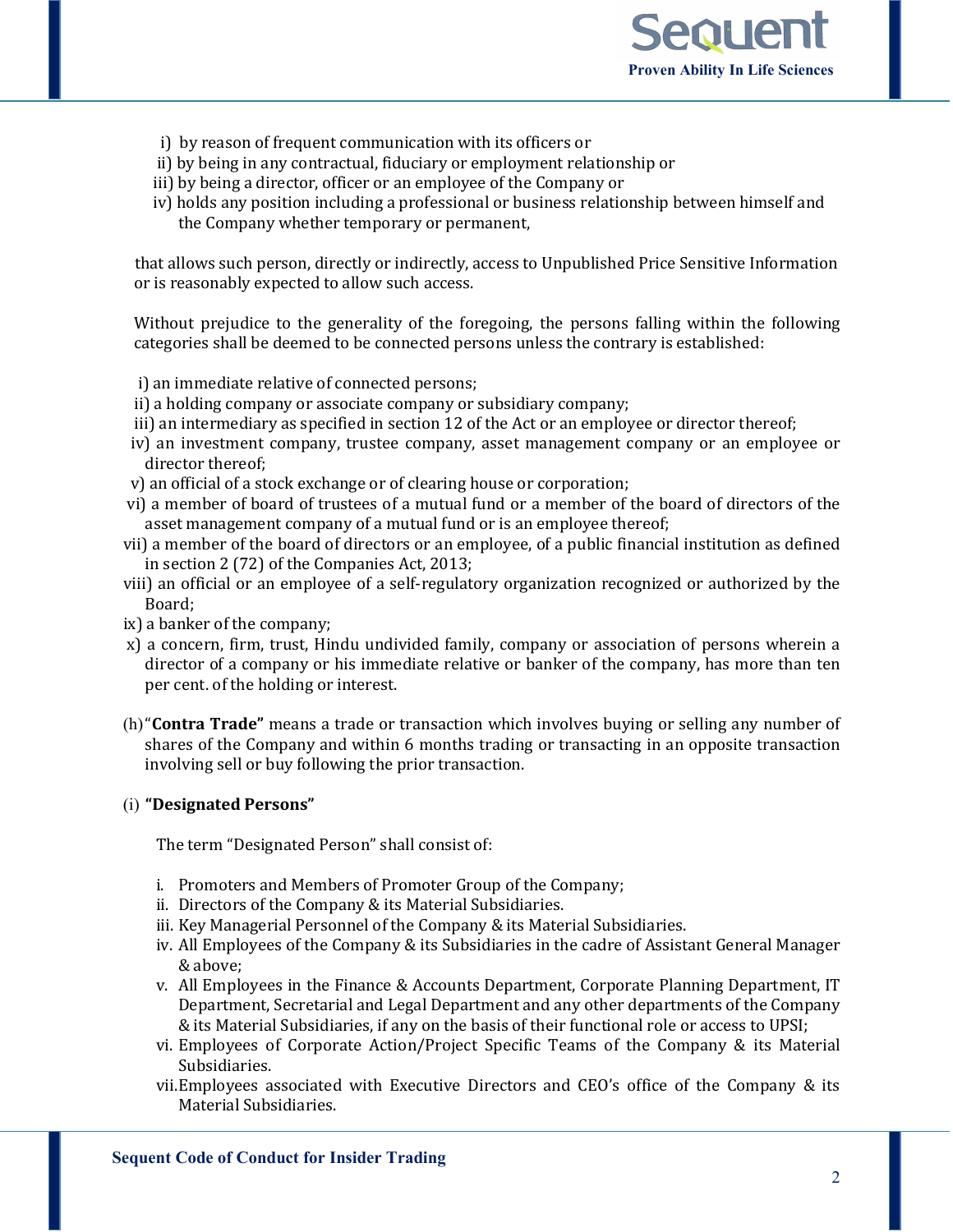

- viii. Chief Executive Officer/Managing Director and employees upto two levels below Chief Executive Officer/Managing Director of the Company and its Material Subsidiaries; and
- ix. Any support staff of the Company who have access to UPSI.
- x. Immediate Relatives of all the above.
- xi. Any other employee designated by the Board in consultation with the Compliance Officer, either for a specific period of the time or for an indefinite period of time, based on such person's role, function, designation and seniority in the Company and the extent to which such person may have access to UPSI.
- (j) **"Fiduciary"** shall mean professional firms such as auditors, accountancy firm, law firms, analysts, insolvency professional entities, consultants, banks etc., who assist or advice the Company from time to time and shall be collectively referred to as fiduciaries.
- (k) **"Generally available information"** means information that is accessible to the public on a non-discriminatory basis.
- (l) **"Immediate Relative"** means a spouse of a person, and includes parent, sibling, and child of such person or of the spouse, any of whom is either dependent financially on such person, or consults such person in taking decisions relating to trading in securities;
- (m) **"Insider"** means any person who is:
	- i. a Connected Person; or
	- ii. a Designated Person or
	- iii. any other person who is in possession of or having access to UPSI.
- (n) **"Intermediaries"** shall include such persons as defined in Section 12 of the Securities and Exchange Board of India Act, 1992 viz., Stock Brokers, Sub-brokers, Share Transfer Agents, Banker to an Issue, Trustee of a Trust Deed, Registrar to an Issue, Merchant Banker, Underwriter, Portfolio Manager, Investment Adviser and such other persons associated with Securities Market and registered with SEBI.
- (o) **"Key Managerial Personnel"** means key managerial personnel as defined in sub-section (51) of Section 2 of the Companies Act, 2013.
- (p) **"Legitimate Purpose"** shall include sharing of UPSI in the ordinary course of business on a needto-know basis for performing their duties or discharge of legal obligations by an Insider with partners, collaborators, lenders, customers, suppliers, merchant bankers, legal advisors, auditors, insolvency professionals or other advisors or consultants, provided that such sharing has not been carried out to evade or circumvent the prohibitions of these regulations.
- (q) **"Leak of UPSI"** shall refer to such act/circumstance(s) by virtue of which an UPSI is made available or becomes available, by any means or mode to any person, association, body, firm, agency, society, entity or to a group thereof, whether registered or otherwise before its official publication or announcement or formal circulation in public domain and which shall also include any purported attempt thereof.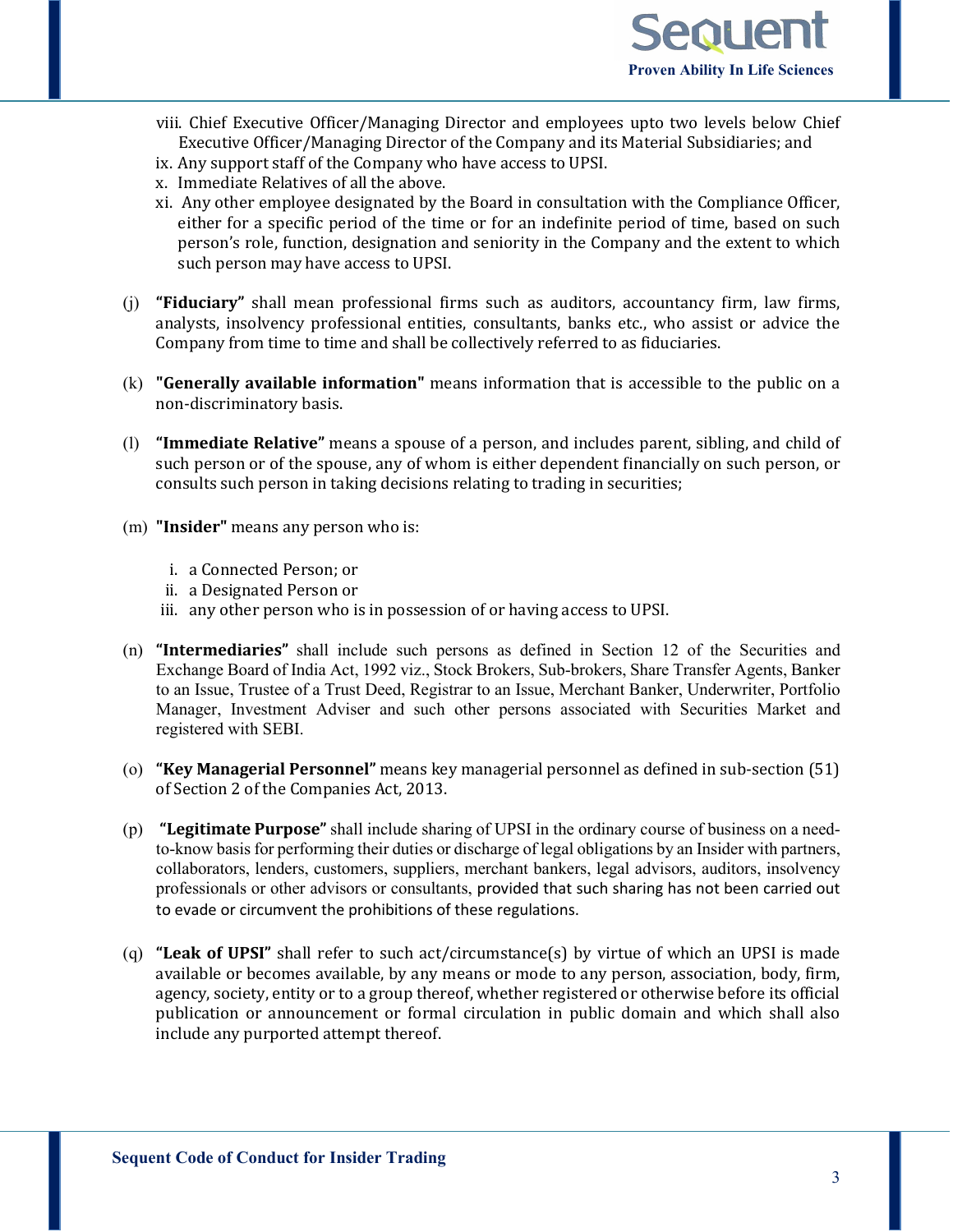

Explanation: It covers the instances where the UPSI has been shared by a person to any person, association, body, firm, agency, society, entity or to a group thereof except in compliance with applicable law.

- (r) **"Material subsidiary"** shall be as defined under the SEBI (Listing Obligations and Disclosure Requirements) Regulations, 2015 as amended from time to time and shall mean a subsidiary of the Company whose income or net worth exceeds ten percent of the consolidated income or net worth respectively, of the Company and its subsidiaries in the immediately preceding accounting year.
- (s) **"Material financial relationship"** shall mean a relationship in which one person is a recipient of any kind of payment such as by way of a loan or gift from a Designated Person during the immediately preceding twelve months, equivalent to at least 25% of the annual income of such Designated Person but shall exclude relationships in which the payment is based on arm's length transactions.
- (t) **"Officer"** shall have the meaning assigned to it under the Companies Act, 2013.
- (u) **"Promoter / Promoter Group"** shall have the meaning assigned to it under the Securities and Exchange Board of India (Issue of Capital and Disclosure Requirements) Regulations, 2018 or any modification thereof;
- (v) **"Securities"** shall have the meaning assigned to it under the Securities Contracts (Regulations) Act, 1956, or any modification thereof except units of a Mutual Fund.
- (w) **"Takeover regulations"** means the Securities and Exchange Board of India (Substantial Acquisition of Shares and Takeovers) Regulations, 2011 and any amendments thereto;
- (x) **"Trading"** means and includes subscribing, buying, selling, dealing, or agreeing to subscribe, buy, sell, deal in any securities either directly or through portfolio management services, and "trade" shall be construed accordingly.
- (y) **"Trading day"** means a day on which the recognized stock exchanges are open for trading;
- (z) **"Trading Window"** means the period during which Designated Persons and their Immediate Relatives can trade in the Company's securities.
- (aa) **"Trading Plan"** has the meaning ascribed to in Clause 5 of the SEBI (Prohibition of Insider Trading) Regulations, 2015.
- (bb) **"Unpublished Price Sensitive Information"** means any information, relating to the Company or its securities, directly or indirectly, that is not generally available which upon becoming generally available, is likely to materially affect the price of the securities and shall, ordinarily including but not restricted to, information relating to the following:
	- i. financial results;
	- ii. dividends;
	- iii. change in capital structure;
	- iv. mergers, de-mergers, acquisitions, de-listings, disposals and expansion of business and such other transactions; and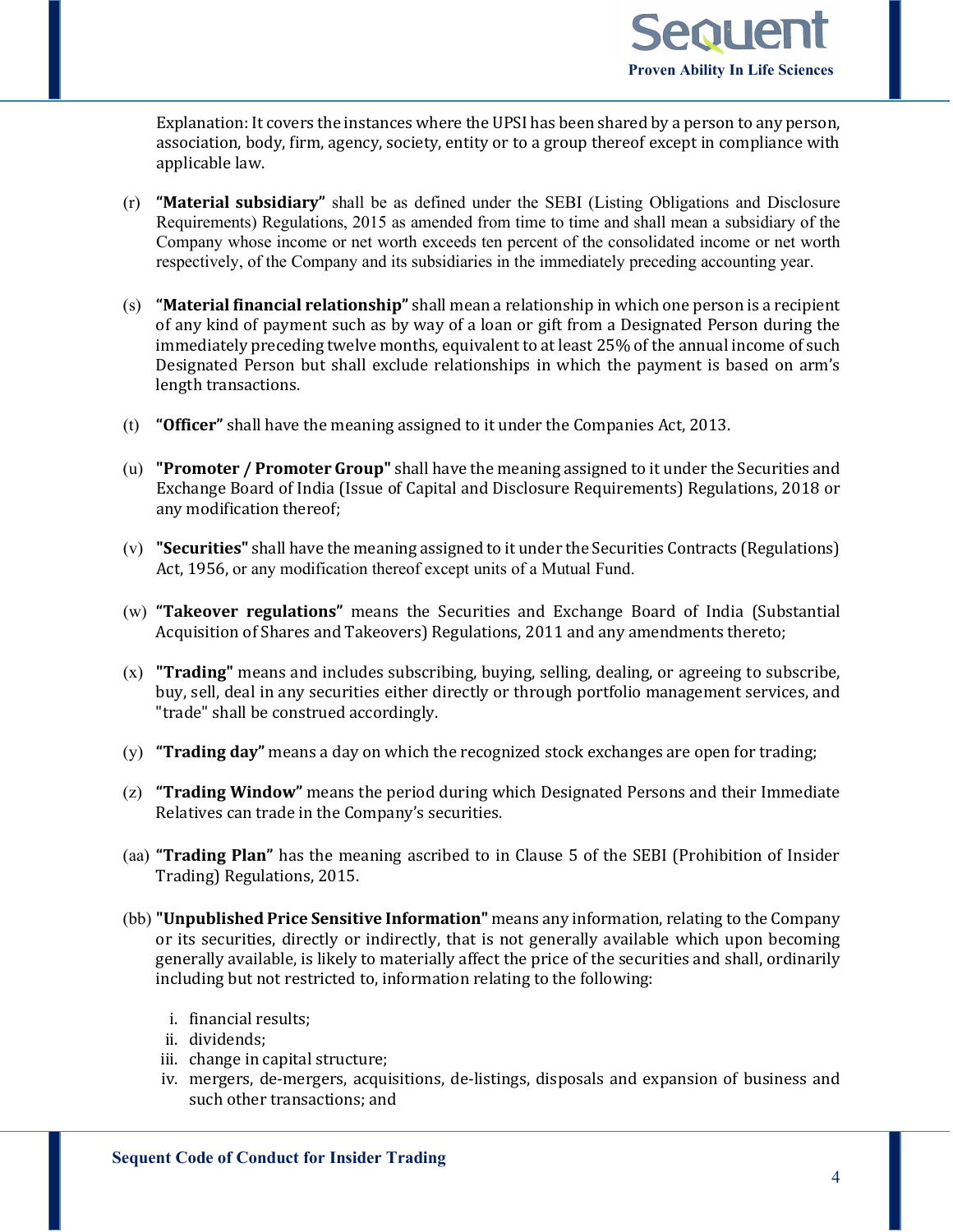- v. changes in key managerial personnel.
- vi. Such other information as communicated by the Compliance Officer.

# **Scope of the Policy:**

This Code is applicable to every Designated Persons and their Immediate Relatives.

### **3. Duties, Roles and Responsibilities of Compliance Officer:**

- (a) The Compliance Officer shall be responsible for setting forth policies, procedures, monitoring adherence to the rules for the preservation of UPSI, pre-clearing of trades of the Designated Persons and their immediate relatives and the implementation of the Code under the overall supervision of the Board of Directors of the Company.
- (b) The Compliance Officer shall approve the trading plan of an insider and notify the plan to the Stock Exchange(s).
- (c) The Compliance Officer shall review the trading plan to assess whether the plan would have any potential for violation of these regulations and shall be entitled to seek such express undertakings as may be necessary to enable such assessment and to approve and monitor the implementation of the plan.
- (d) The Compliance Officer shall maintain a record of the Designated Persons of the Company and any changes made in the list of Designated Persons of the Company.
- (e) The Compliance Officer shall assist all the Designated Persons of the Company in addressing any clarifications regarding the Regulations and the Code.
- (f) The Compliance Officer shall report to the Board of Directors and in particular, shall provide reports to the Chairman of the Audit Committee, if any, or to the Chairman of the Board of Directors at such frequency as may be stipulated by the Board of Directors, but not less than once in a year.
- $(g)$  The Compliance Officer shall confidentially maintain a list of such securities as a "restricted list" which shall be used as the basis for approving or rejecting applications for preclearance of trades.
- (h) The Compliance Officer shall maintain all the disclosures made by insiders for a minimum period of five years.
- (i) The Compliance Officer shall on annual basis confirm to the Audit Committee that internal controls in relation to the mechanism for prevention of Insider Trading as required under the law are adequate and operating effectively.

#### **4. Communication or procurement of UPSI & Chinese Wall procedures:**

All information shall be handled within the Company on a need-to-know basis and no UPSI shall be communicated to any person except in furtherance of the legitimate purposes, performance of duties or discharging legal obligations.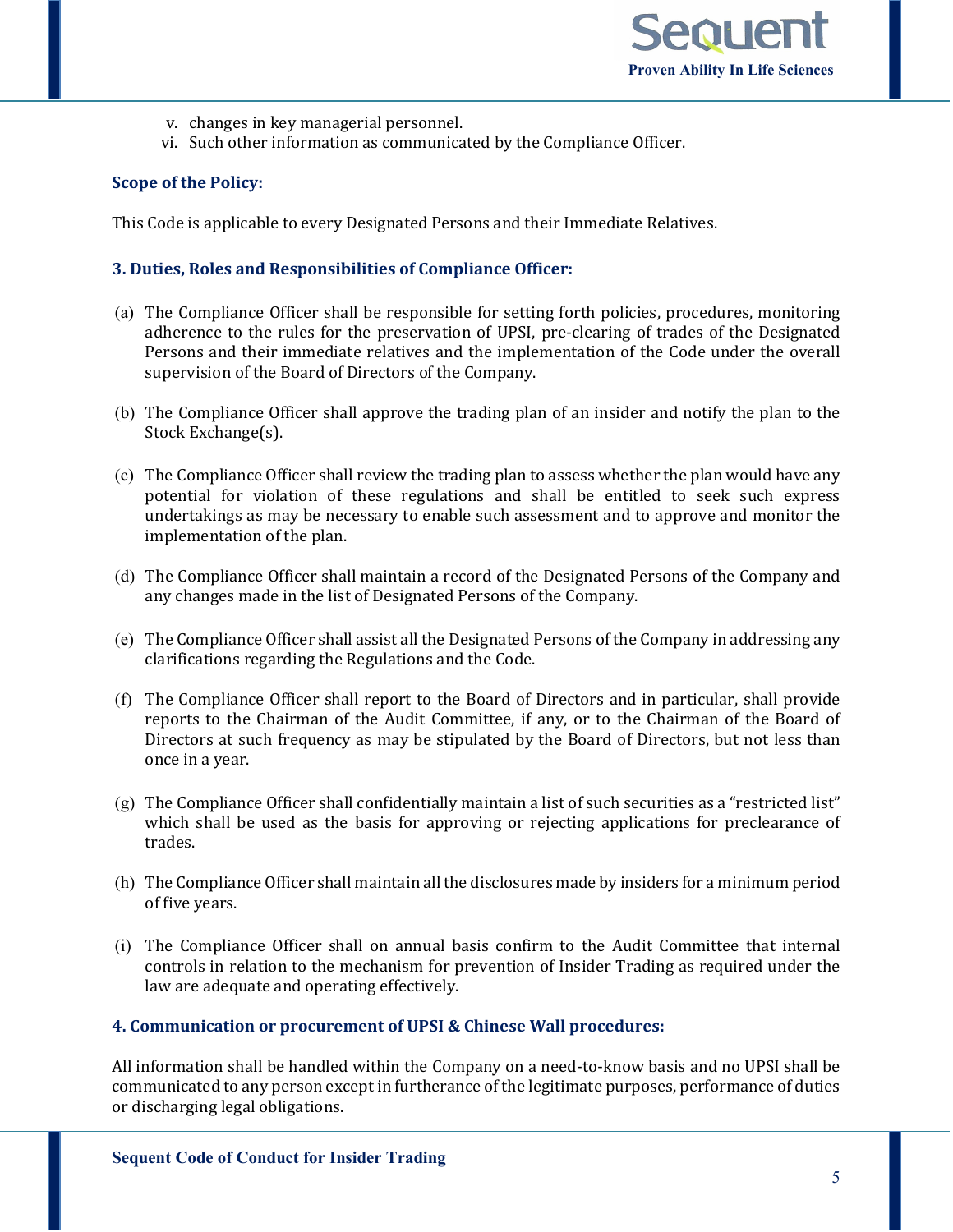

UPSI may be communicated, provided, allowed access to or procured in connection with a transaction that would:

- i. entail an obligation to make an open offer under the Takeover Regulations where the Board of Directors of the Company is of informed opinion that sharing of such information is in the best interests of the Company;
- ii. not attract the obligation to make an open offer under the Takeover Regulations but where the Board of Directors of the Company is of informed opinion that sharing of such information is in the best interests of the Company and the information that constitute UPSI is disseminated to be made generally available at least two trading days prior to the proposed transaction being effected in such form as the Board of Directors may determine to be adequate and fair to cover all relevant and material facts.

The Board of Directors shall require the parties to execute agreements to contract confidentiality and non-disclosure obligations on the part of such parties and such parties shall keep information so received confidential, except for the above purposes, and shall not otherwise trade in securities of the Company when in possession of UPSI.

All UPSI directly received by any Insider should immediately be reported to the Compliance Officer through his/ her head of department.

If, in the performance of duties, it becomes necessary for the Insider to disclose any UPSI to fiduciaries, the Insider shall inform the Compliance Officer of the UPSI proposed to be disclosed and obtain the prior written consent of the Compliance Officer. The Insider shall ensure that the concerned fiduciaries executes an agreement with the Company.

Norms for appropriate Chinese Walls procedures & processes will be as under:

- i. To prevent the misuse of UPSI, the Company shall separate those areas of the Company which routinely have access to confidential information, considered "inside areas" from those areas which deal with sale/ marketing or other departments providing support services, considered "public areas".
- ii. The employees in the inside area shall not communicate any UPSI to any one in public area.
- iii. The employees in inside area may be physically segregated from employees in public area.
- iv. Demarcation of the various departments as inside area may be implemented by the Company.
- v. In exceptional circumstances employees from the public areas may be brought "over the wall" and given confidential information on the basis of "need to know" criteria, under intimation to the Compliance Officer.

# **5. Trading by an Insider:**

No Insider or his/her Immediate Relatives shall directly or indirectly trade in securities of the Company when he/ she is in the possession of UPSI:

Provided that the insider may prove his innocence by demonstrating the circumstances including the following:

a. the transaction is an off-market *inter-se* transfer between promoters who were possession of the same UPSI and both parties had made a conscious and informed trade decision.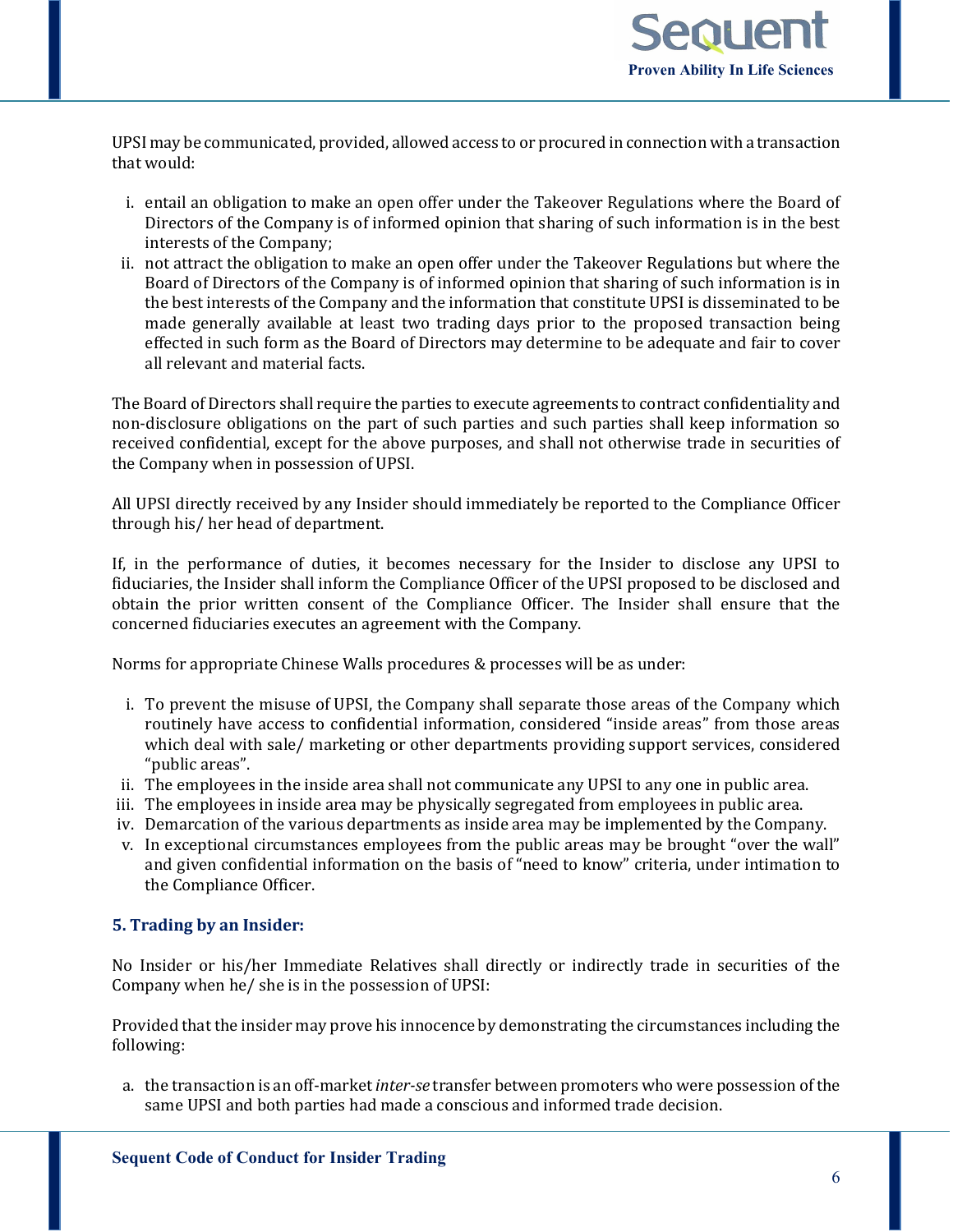

Provided that such UPSI was not obtained under Regulation 3(3) of the Regulations. Provided further that such off-market trades shall be reported by the Insiders to the Company within two working days and the Company shall notify the particulars of such trades to the Stock Exchange(s) on which the securities are listed, within two trading days from receipt of the disclosure or from becoming aware of such information;

- b. the transaction was carried out through the block deal window mechanism between persons who were in possession of the UPSI without being in breach of Regulation 3 of the Regulations and both parties had made a conscious and informed trade decision; Provided that such UPSI was not obtained by either person under Regulation 3(3) of the Regulations;
- c. the transaction in question was carried out pursuant to a statutory or regulatory obligation to carry out a bona fide transaction;
- d. the transaction in question was undertaken pursuant to the exercise of stock options in respect of which the exercise price was pre-determined in compliance with applicable regulations;
- e. in the case of non-individual insiders:
	- i. the individuals who were in possession of such UPSI were different from the individuals taking trading decisions and such decision-making individuals were not in possession of such UPSI when they took the decision to trade; and
	- ii. appropriate and adequate arrangements were in place to ensure that the Regulations are not violated and no UPSI was communicated by the individuals possessing the information to the individuals taking trading decisions and there is no evidence of such arrangements having been breached;
	- f. the trades were executed pursuant to a trading plan.

# **5. Trading Plan:**

Insiders can deal in the securities of the Company by formulating a Trading Plan in the manner set forth under Regulation 5 of the Regulations, as amended from time to time.

# **6. Preservation of UPSI:**

All information shall be handled within the organization on a need-to-know basis and no UPSI shall be communicated to any person except in furtherance of legitimate purposes, performance of duties or discharge of legal obligations. The UPSI must be kept confidential at all times.

Files/data containing Confidential or UPSI shall be kept secure. Computer files must have adequate security of login and password etc.

# **7. Trading Window:**

The trading window of the Company shall be closed:

a from the end of every quarter till 48 hours after the declaration of financial results.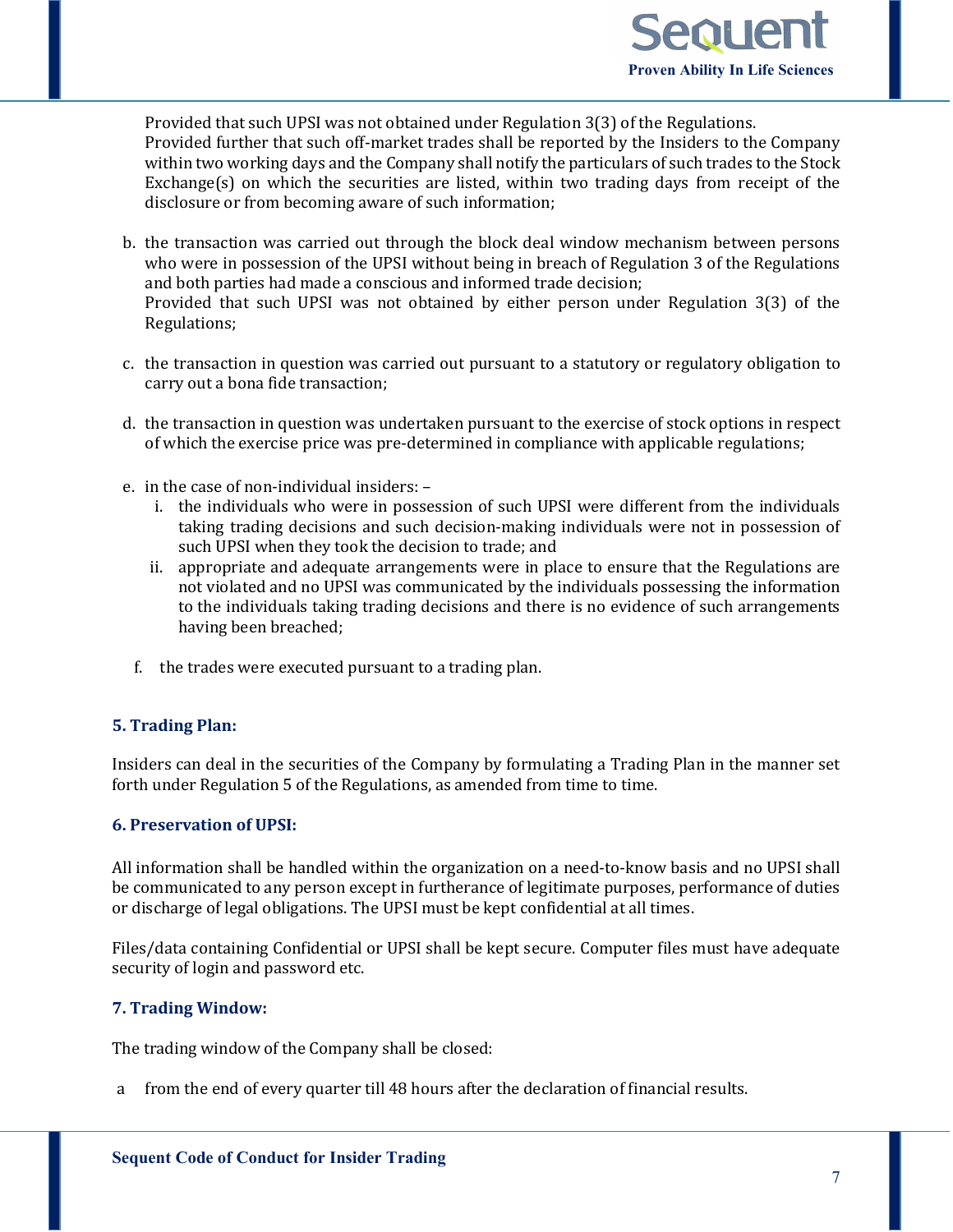

b when the compliance officer determines that an Insider or Insiders can reasonably be expected to have possession of UPSI.

The Compliance Officer shall determine the timing for re-opening of the trading window after taking into account various factors including the UPSI in question becoming generally available and being capable of assimilation by the market, which in any event shall not be earlier than forty-eight hours after the information becomes generally available.

The Designated Persons and their Immediate Relatives shall not trade in securities when the trading window is closed.

The trading window restrictions mentioned above shall not apply in respect of –

- a. the transaction is an off-market *inter-se* transfer between promoters who were possession of the same UPSI and both parties had made a conscious and informed trade decision. Provided that such UPSI was not obtained under Regulation 3(3) of the Regulations. Provided further that such off-market trades shall be reported by the insiders to the Company within two working days and the Company shall notify the particulars of such trades to the Stock Exchange(s) on which the securities are listed, within two trading days from receipt of the disclosure or from becoming aware of such information;
- b. the transaction was carried out through the block deal window mechanism between persons who were in possession of the UPSI without being in breach of Regulation 3 of the Regulations and both parties had made a conscious and informed trade decision; Provided that such UPSI was not obtained by either person under Regulation 3(3) of the Regulations;
- c. the transaction in question was carried out pursuant to a statutory or regulatory obligation to carry out a bona fide transaction;
- d. the transaction in question was undertaken pursuant to the exercise of stock options in respect of which the exercise price was pre-determined in compliance with applicable regulations;
- e. the trades were executed pursuant to a trading plan;
- f. pledge of shares for a bonafide purpose such as raising of funds, subject to pre-clearance by the Compliance Officer and compliance with the respective regulations made by the Board;
- g. transactions which are undertaken in accordance with respective regulations made by the Board such as acquisition by conversion of warrants or debentures, subscribing to rights issue, further public issue, preferential allotment or tendering of shares in a buy-back offer, open offer, delisting offer.

### **7. Pre-clearance of Trades:**

When the trading window is open, trading by the Designated Persons shall be subject to preclearance by the Compliance Officer, if the value of the proposed trade(s) is above a minimum threshold limit of Rs. 10,00,000/- (Rupees Ten Lakhs Only) in value in any calendar quarter. The Designated Persons shall be required to submit application for pre-clearance along with Undertaking in the format specified in *Annexure I*.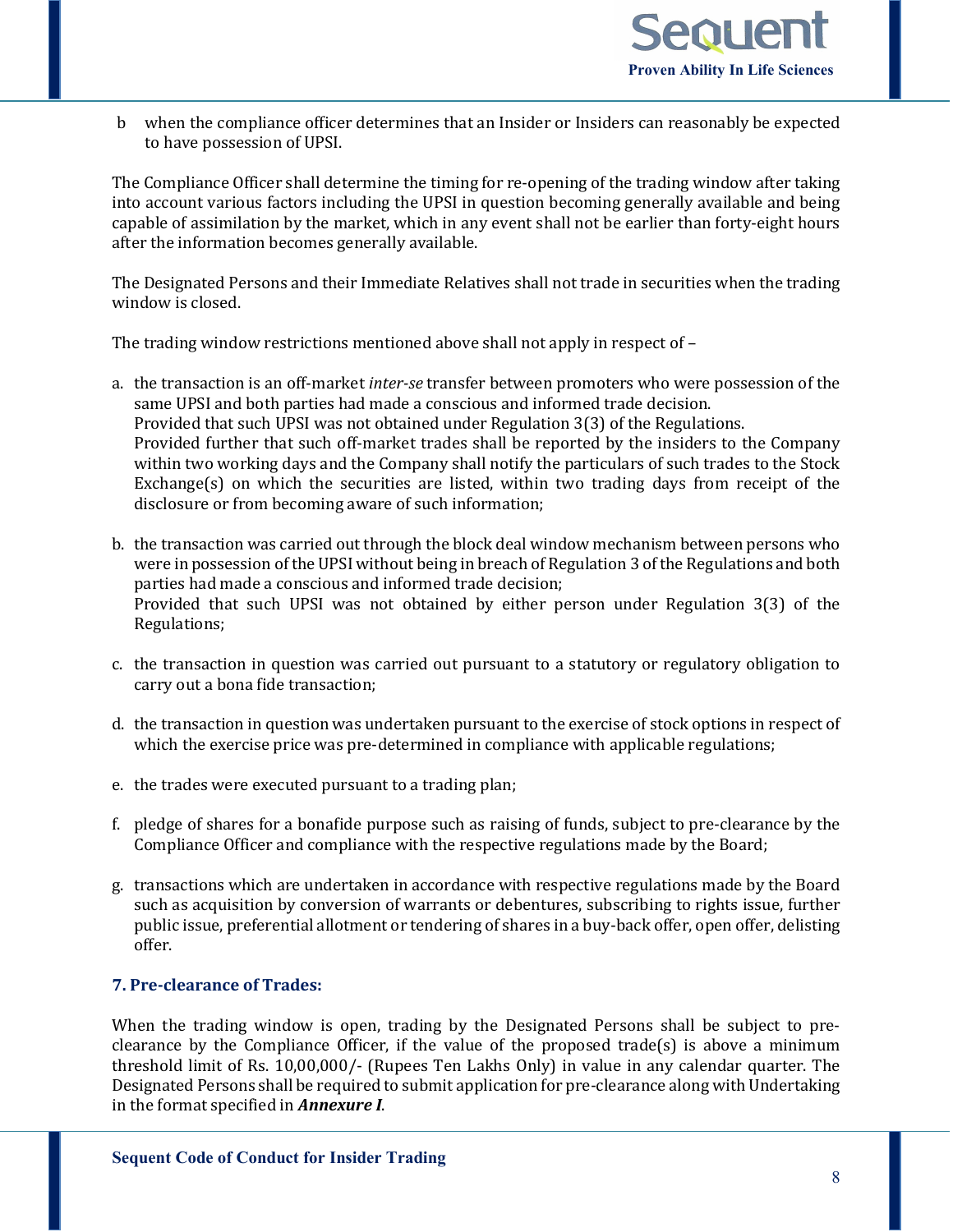

Prior to approving any trades, the Compliance Officer shall be entitled to seek declarations to the effect that the applicant for pre-clearance is not in possession of any UPSI. He shall also have regard to whether any such declaration is reasonably capable of being rendered inaccurate.

No Designated Person shall apply for pre-clearance of any proposed trade if such Designated Person is in possession of UPSI even if the trading window is not closed.

All Designated Persons shall execute their trades in respect of securities of the Company within 7 (seven) trading days after the pre-clearance is given by the Compliance Officer. If the trade is not executed within the aforementioned specified period fresh pre-clearance to be obtained by the Designated Persons.

Any transaction done on the basis of pre-clearance shall be reported to the Compliance Officer within 2 working days in the format specified in *Annexure II*.

The preclearance of trade shall not be required if the trade has been executed as per the Trading Plan approved by the Compliance Officer.

# **8. Contra Trade**

All Designated Persons who are permitted to trade in shares of the Company shall not execute a contra trade during the next 6 (six) months following the prior transaction, provided that this shall not be applicable for trades pursuant to exercise of stock options. In other words, if a Designated Person has bought shares of the Company, he can continue to buy the shares (within the threshold limit/ subject to pre-clearance) but cannot sell any number of shares for a period of 6 (six) months from the last date when he bought the shares. Similarly, if a Designated Person sells the shares of the Company, he can continue to sell the shares, if he holds further shares, but cannot buy any number of shares for a period of 6 (six) months from the last date when he sold the shares.

The Compliance Officer may grant relaxation from strict application of such restriction for reasons to be recorded in writing provided that such relaxation does not violate the Regulations. The Designated Persons shall be required to submit application for waiver of minimum period of contra trade in the format specified in *Annexure III*.

If any contra trade is executed by the Designated Persons, inadvertently or otherwise, in violation of above restriction, the profits from such trade shall be liable to be disgorged for remittance to the SEBI for crediting to the Investor Protection and Education Fund administered by SEBI under the Act.

#### **9. Contravention of Code:**

a) Every Designated Person shall be individually responsible for complying with the provisions of the Code (including to the extent the provisions hereof are applicable to his/her immediate relatives).

Any instance of violation of this Code by the Designated Person shall be reported to the Audit Committee or any other Committee of the Board designated for this purpose by the Board of Directors of the Company and such Committee shall have the authority to take appropriate action against the Designated Person for violation of this Code.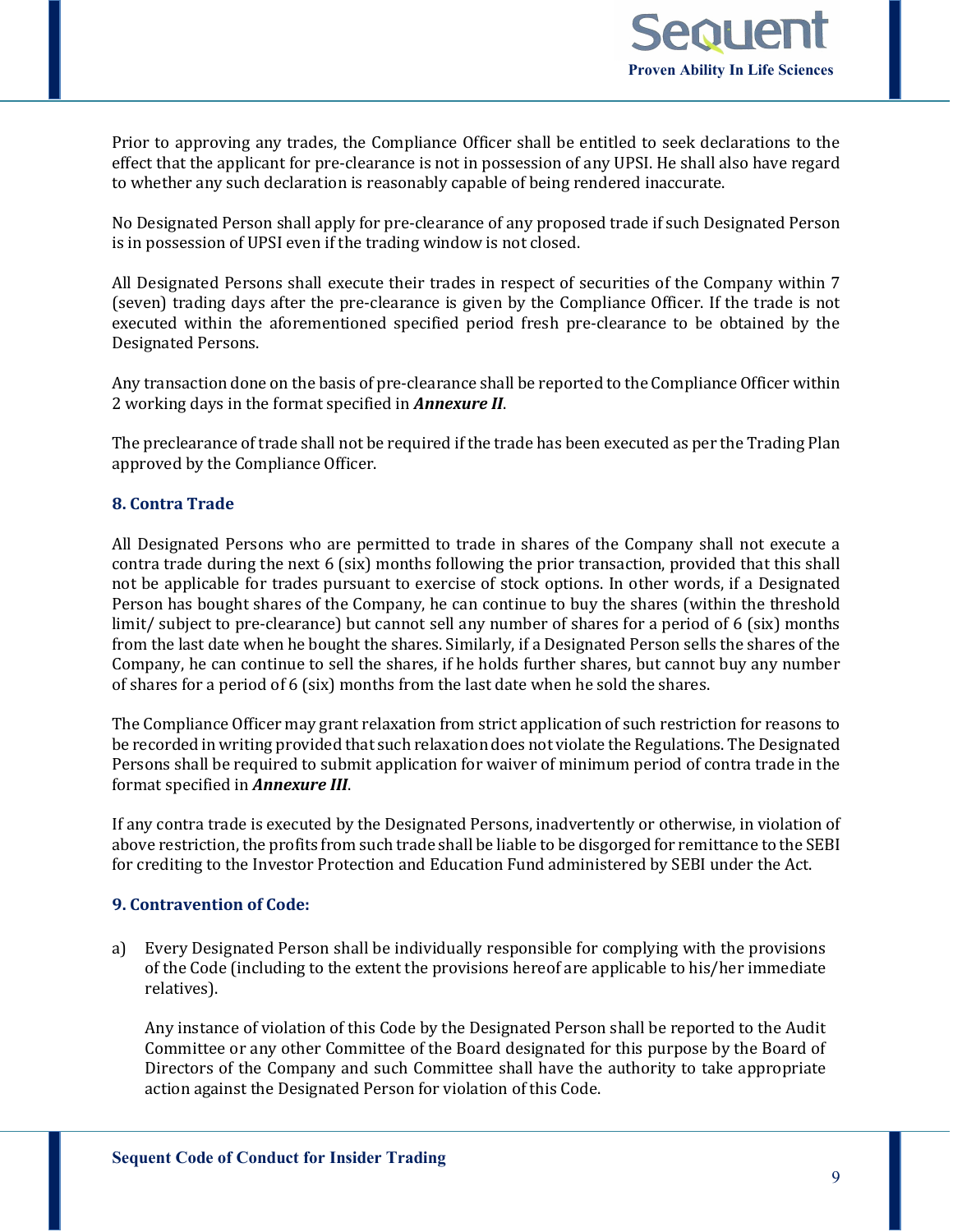

Inquiry into an instance of leak or suspected leak of UPSI shall be initiated, in accordance with the investigation process provided under the Policy and Procedure for Enquiry in case of leak or suspected leak of UPSI framed by the Company.

The details of the leaks, inquiries and the results of the enquiries shall be informed to the Board of Directors and Securities Exchange Board of India promptly as required under the law.

- b) Any Insider who violates the Code shall also be subject to disciplinary action by the Company, which may include wage freeze, suspension, cancellation of contract, recovery of profits, clawback, ineligibility for future participation in Employee Stock Option Plans, etc. Further, in case of any violation of the Code or Regulations by an Insider, the Company shall inform SEBI promptly.
- c) The action by the Company shall not preclude SEBI from taking any action in case of violation of the Regulations.

# **10. Reporting requirements for transactions in securities & formats:**

### **A. First Disclosure of holdings**

Every Promoter, Member of the Promoter Group, Key Managerial Personnel and Director of the Company shall disclose his holding of securities of the Company in **Form A** as on the date of these regulations taking effect, to the Company within thirty days of these regulations taking effect.

#### **B. Initial Disclosures of holdings**

Every person on appointment as a Key Managerial Personnel or a Director of the Company or upon becoming a Promoter or Member of the Promoter Group shall disclose his holding of securities of the Company as on the date of appointment or becoming a Promoter/Member of Promoter Group, to the Company within seven days of such appointment or becoming a Promoter/Member of Promoter Group in **Form B**.

### **C. Continual Disclosures**

Every Promoter, Member of the Promoter Group, Designated Person and Director of the Company shall disclose to the Company the number of such securities acquired or disposed of within two trading days of such transaction if the value of the securities traded, whether in one transaction or a series of transactions over any calendar quarter, aggregates to a traded value in excess of Rs. 10,00,000/- (Rupees Ten Lakh Only) in **Form C**.

It is clarified for the avoidance of doubts that the disclosure of the incremental transactions after any disclosure under this sub-regulation, shall be made when the transactions effected after the prior disclosure cross the threshold specified above.

The Company shall within a period of 2 (Two) trading days from the date of receipt of disclosure in Form C, or becoming aware of such information shall inform the particulars of such trading to the Stock Exchange(s) in **Form D**.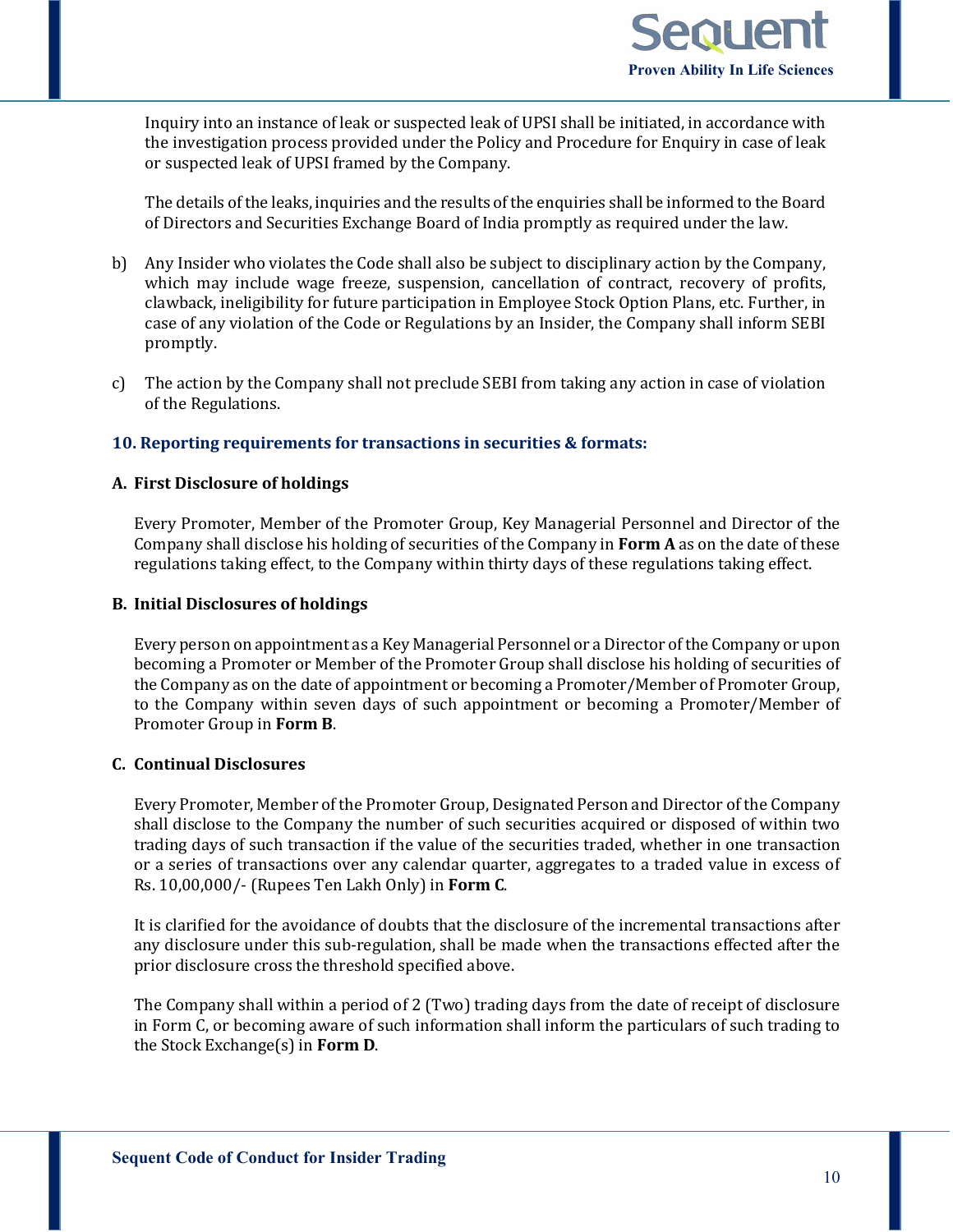

# **D. Other formats / disclosures, to monitor compliance with these Regulations would be as under:**

- Reporting of holdings in securities by Designated Persons and their immediate relatives as on 31st March, on an annual basis by April 10 in **Form E**
- Designated Persons shall be required to disclose in **Form F** names and Permanent Account Number or any other identifier authorized by law of themselves and the following persons to the Company on an annual basis within 10 days from the end of financial year and as and when the information changes:
	- o immediate relatives;
	- $\circ$  persons with whom such Designated Person(s) shares a material financial relationship;<br>  $\circ$  Phone, mobile and cell numbers which are used by them:
	- Phone, mobile and cell numbers which are used by them;

*The term "material financial relationship" shall mean a relationship in which one person is a recipient of any kind of payment such as by way of a loan or gift from a Designated Person during the immediately preceding twelve months, equivalent to at least 25% of the annual income of such Designated Person but shall exclude relationships in which the payment is based on arm's length transactions.*

• Designated Persons, on a one-time basis, within 10 days from becoming a Designated Person, shall be required to disclose in **Form G**, names of educational institutions from which Designated Person have graduated and names of their past employers.

# **11. Amendments to this Code:**

This Code shall be subject to review and be amended from time to time, as may be deemed necessary and in accordance with any regulatory amendments. The Board of Directors shall be empowered to amend, modify and interpret these Rules and such Rules shall be effective from such date that the Board may notify in this behalf.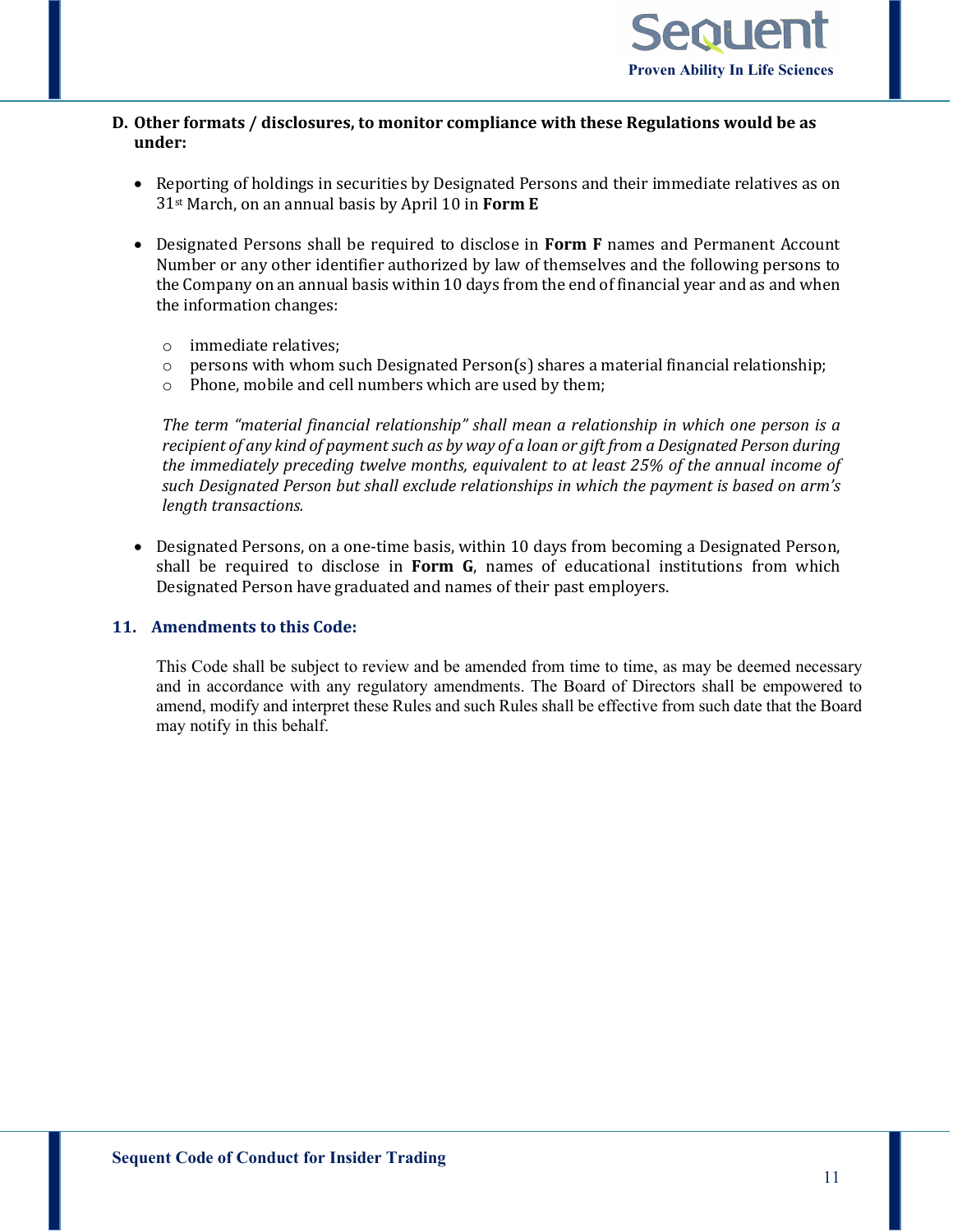

### **FORM A**

SEBI (Prohibition of Insider Trading) Regulations, 2015 [Regulation 7 (1) (a) read with Regulation 6 (2) – Initial disclosure to the Company]

**The Compliance Officer SeQuent Scientific Limited ISIN of the Company**: INE807F01027

**Details of Securities held by Promoter, Member of Promoter Group, Key Managerial Personnel (KMP), Director and other such persons as mentioned in Regulation 6(2)**

I, \_\_\_\_\_\_\_\_\_\_\_\_\_\_\_\_\_\_\_\_\_\_\_\_\_\_, in my capacity as \_\_\_\_\_\_\_\_\_\_\_\_\_\_\_\_\_\_\_\_\_\_\_\_\_\_\_ of the Company hereby submit the following details of securities held in the Company as on \_\_\_\_\_\_\_\_\_\_\_\_\_\_\_\_\_ (date of becoming Specified Person).

| Name, PAN,<br>$CIN/DIN$ &<br>address with<br>contact nos. | <b>Category of</b><br><b>Person</b><br>(Promoters/<br><b>Members of</b><br><b>Promoter Group</b><br><b>KMP</b> /Directors/<br>immediate<br>relative to/others<br>etc) | Securities held as on the date of<br>regulation coming into force<br>Type of security<br>(For e.g. - Shares,<br>Warrants,<br>Convertible<br>Debentures etc.) | $%$ of<br><b>Shareholding</b> |  |
|-----------------------------------------------------------|-----------------------------------------------------------------------------------------------------------------------------------------------------------------------|--------------------------------------------------------------------------------------------------------------------------------------------------------------|-------------------------------|--|
|                                                           |                                                                                                                                                                       |                                                                                                                                                              | 4                             |  |
|                                                           |                                                                                                                                                                       |                                                                                                                                                              |                               |  |

*Note: "Securities" shall have the meaning as defined under regulation 2(1)(i) of SEBI (Prohibition of Insider Trading) Regulations, 2015.*

**Details of Open Interest (OI) in derivatives of the Company held by Promoter, Member of Promoter Group, Key Managerial Personnel (KMP), Director and other such persons as mentioned in Regulation 6(2)**

|                | Open Interest of the Future contracts held as on<br>the date of regulation coming into force |                | Open Interest of the Option Contracts held as on<br>the date of regulation coming into force |                  |                |  |
|----------------|----------------------------------------------------------------------------------------------|----------------|----------------------------------------------------------------------------------------------|------------------|----------------|--|
| Contract       | Number of                                                                                    | Notional value | Contract                                                                                     | Number of        | Notional value |  |
| Specifications | Units                                                                                        | in Rupee terms | Specifications                                                                               | Units            | in Rupee terms |  |
|                | (contracts * lot                                                                             |                |                                                                                              | (contracts * lot |                |  |
|                | size)                                                                                        |                |                                                                                              | size)            |                |  |
|                |                                                                                              |                |                                                                                              | 10               |                |  |
|                |                                                                                              |                |                                                                                              |                  |                |  |

**Note:** In case of Options, notional value shall be calculated based on premium plus strike price of options

Name & Designation: Date: \_\_\_\_\_\_\_\_\_\_\_\_\_\_\_\_\_\_\_\_\_\_\_\_\_\_\_\_ Place: (Signature) Employee Code: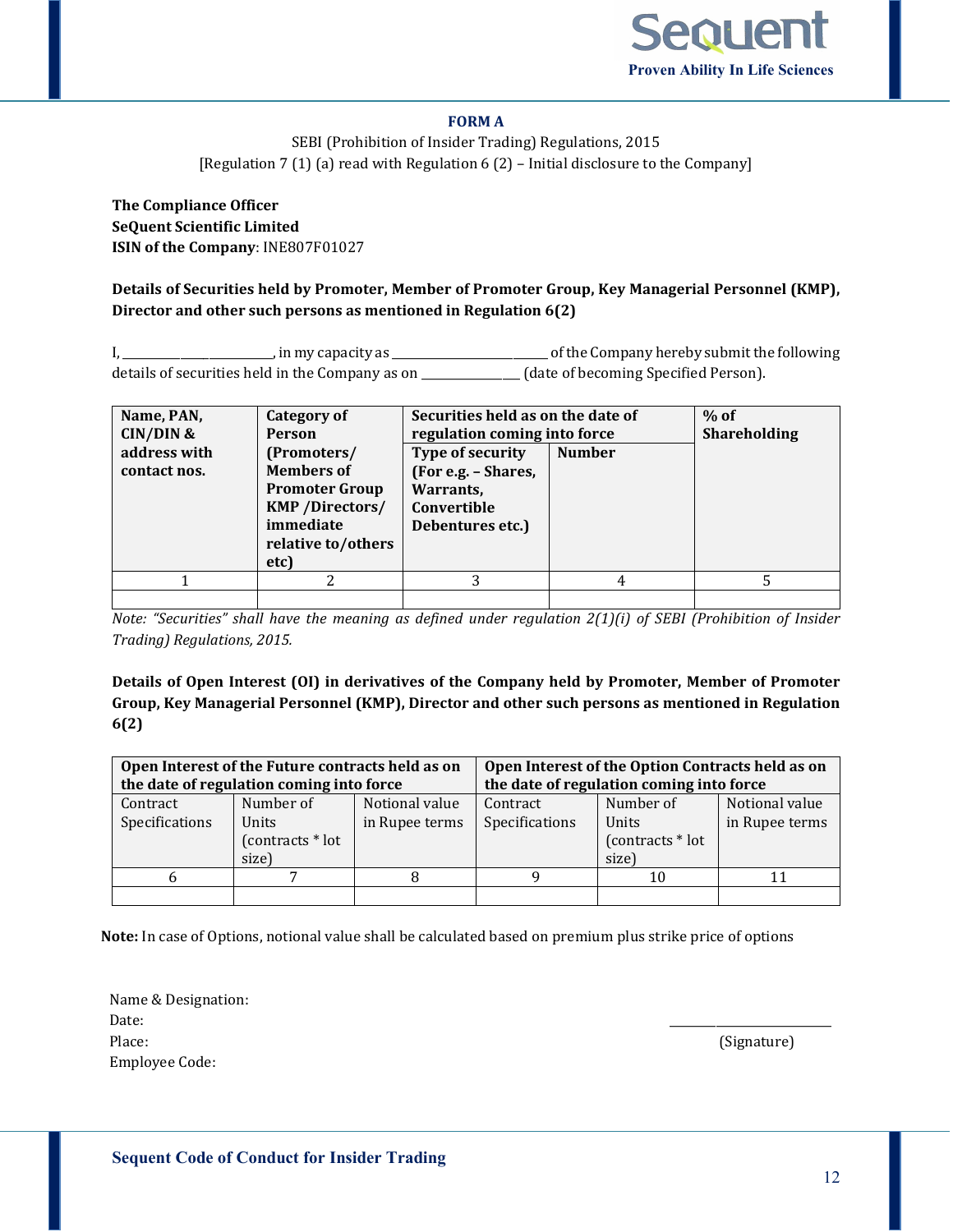

#### **FORM B**

Securities and Exchange Board of India (Prohibition of Insider Trading) Regulations, 2015 [Regulation 7(1)(b) read with Regulation 6(2)]

**The Compliance Officer SeQuent Scientific Limited ISIN of the Company**: INE807F01027

**Details of Securities held on appointment of Key Managerial Personnel (KMP) or Director or upon becoming a Promoter or Member of Promoter Group of a Listed Company and other such persons as mentioned in Regulation 6(2).**

| Name, PAN No.<br><b>CIN/DIN &amp; Address</b><br>with Contact No. | <b>Category of Person</b><br>(Promoters/<br><b>Member</b><br>of<br>Promoter Group/<br>KMP/ Directors /<br>immediate<br>relatives/<br>others<br>etc.) | <b>Date</b><br>of<br>appointment of<br>Director/ KMP<br>or Date of<br><b>Becoming</b><br>Promoter/<br><b>Member</b><br><sub>of</sub><br>Promoter<br>Group | Securities held at the<br>of<br>time<br>becoming<br>Promoter/ Member of<br>Promoter<br>Group<br>appointment<br>0f<br>Director/KMP<br>$of \mid$<br>Number of<br>Type<br><b>Security</b><br><b>Security</b> | $%$ of<br><b>Shareholding</b> |
|-------------------------------------------------------------------|------------------------------------------------------------------------------------------------------------------------------------------------------|-----------------------------------------------------------------------------------------------------------------------------------------------------------|-----------------------------------------------------------------------------------------------------------------------------------------------------------------------------------------------------------|-------------------------------|
|                                                                   | 2                                                                                                                                                    | 3                                                                                                                                                         | 5<br>4                                                                                                                                                                                                    | h                             |
|                                                                   |                                                                                                                                                      |                                                                                                                                                           |                                                                                                                                                                                                           |                               |
|                                                                   |                                                                                                                                                      |                                                                                                                                                           |                                                                                                                                                                                                           |                               |

*Note: "Securities" shall have the meaning as defined under regulation 2(1)(i) of SEBI (Prohibition of Insider Trading) Regulations, 2015.*

**Details of Open Interest (OI) in derivatives of the Company held on appointment of Key Managerial Personnel (KMP) or Director or upon becoming a Promoter or Member of Promoter Group of a listed Company and other such persons as mentioned in Regulation 6(2).**

| <b>of</b><br>time | Open Interest of the Future contracts held at the<br>becoming Promoter/Member of |                |                                      | Open Interest of the Option Contracts held at the<br>time of becoming Promoter/Member | - of           |  |
|-------------------|----------------------------------------------------------------------------------|----------------|--------------------------------------|---------------------------------------------------------------------------------------|----------------|--|
|                   | <b>Promoter Group/appointment of</b>                                             |                | <b>Promoter Group/appointment of</b> |                                                                                       |                |  |
| Director/KMP      |                                                                                  |                | Director/KMP                         |                                                                                       |                |  |
| Contract          | Number of                                                                        | Notional value | Contract                             | Number of                                                                             | Notional value |  |
| Specifications    | Units                                                                            | in Rupee terms | Specifications                       | Units                                                                                 | in Rupee terms |  |
|                   | (contracts * lot                                                                 |                |                                      | (contracts * lot                                                                      |                |  |
|                   | size)                                                                            |                |                                      | size)                                                                                 |                |  |
|                   | 8                                                                                |                | 10                                   |                                                                                       | 12             |  |
|                   |                                                                                  |                |                                      |                                                                                       |                |  |

**Note:** In case of Options, notional value shall be calculated based on premium plus strike price of options

Date: \_\_\_\_\_\_\_\_\_\_\_\_\_\_\_\_\_\_\_\_\_\_\_\_\_\_\_\_

Place: (Signature)

\*This form is required to be submitted within 7 days of appointment as a Key Managerial Personnel/ Director or becoming a Promoter/Member of Promoter Group.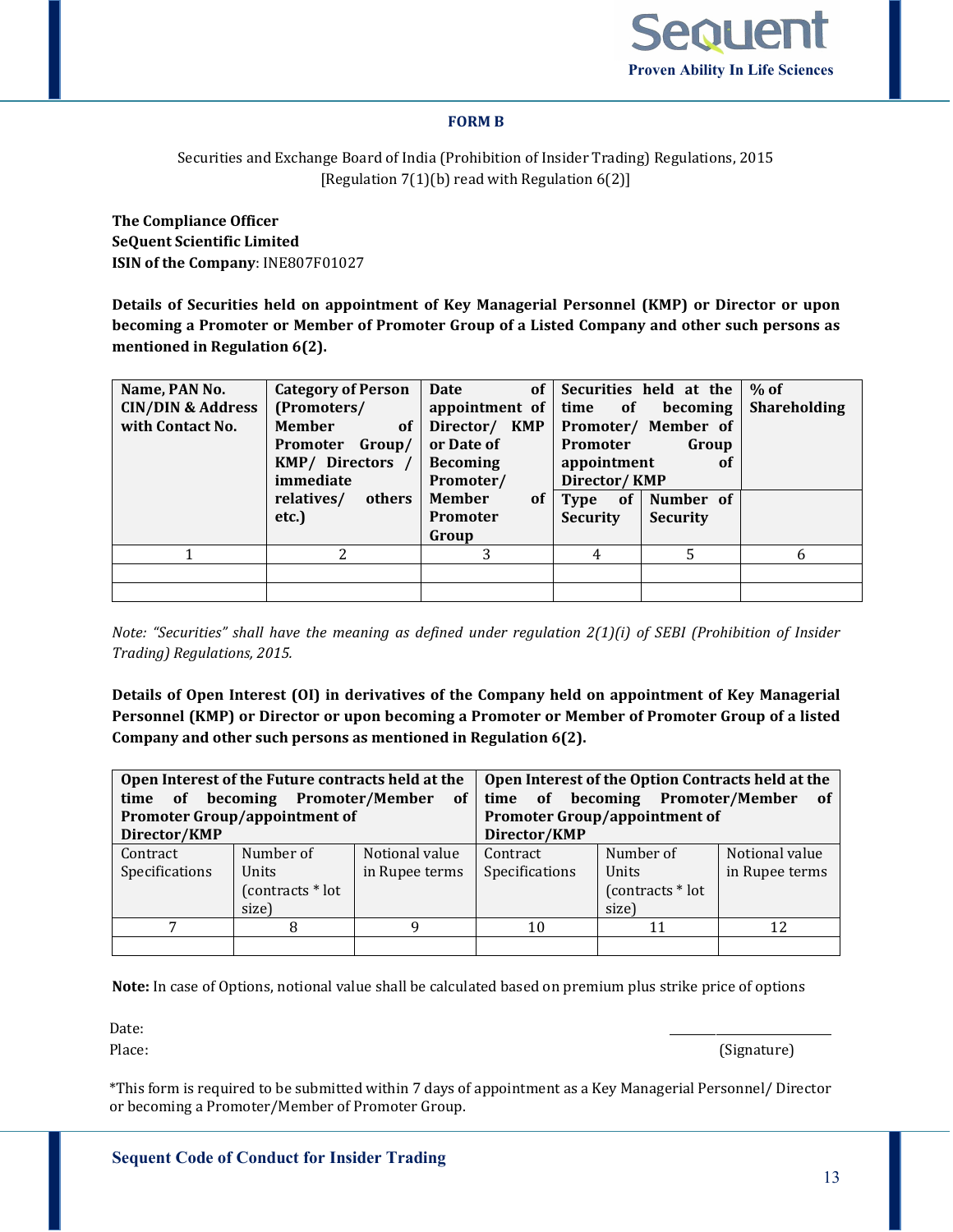

#### **FORM C**

SEBI (Prohibition of Insider Trading) Regulations, 2015 [Regulation 7 (2) read with Regulation 6(2) – Continual disclosure]

# **The Compliance Officer SeQuent Scientific Limited ISIN of the Company:** INE807F01027

# **Details of change in holding of Securities of Promoter, Member of Promoter Group, Designated Person or Director of a listed Company and other such persons as mentioned in Regulation 6(2).**

| Name,<br>PAN,<br>with | Category<br>of Person<br>CIN/DIN, (Promote<br>& address rs/Memb<br>er of<br>contact Promoter | acquisition/disp                                                                                                             | Securities held<br>prior to<br>osal                  | Securities acquired/Disposed                                                                                            |                       |       |                                                                                  | Securities held<br>post acquisition/<br>disposal                                                                        | shares specify                                    | Date of<br>allotment<br>advice/<br>acquisition of<br>shares/sale of | Date<br>of<br>intima<br>tion to<br>Comp<br>any | Mode of<br>acquisiti<br>on $/$<br>disposal<br>(on<br>market/ |                                                                                                                 |
|-----------------------|----------------------------------------------------------------------------------------------|------------------------------------------------------------------------------------------------------------------------------|------------------------------------------------------|-------------------------------------------------------------------------------------------------------------------------|-----------------------|-------|----------------------------------------------------------------------------------|-------------------------------------------------------------------------------------------------------------------------|---------------------------------------------------|---------------------------------------------------------------------|------------------------------------------------|--------------------------------------------------------------|-----------------------------------------------------------------------------------------------------------------|
| nos.                  | Group/<br>KMP/<br>/immedi<br>ate<br>to/others<br>etc.)                                       | Type of<br>security<br>Directors (For e.g.-<br>Shares,<br><b>Warrants</b><br>relative Convertib<br>e<br>Debenture<br>s etc.) | No.<br>and $\%$<br><sub>of</sub><br>shareh<br>olding | Type<br>of<br>securit<br>V<br>(For<br>$e.g.-$<br>Shares,<br>Warra<br>nts,<br>Conver<br>tible<br>Debent<br>ures<br>etc.) | Numbe<br>$\mathbf{r}$ | Value | Transa<br>ct<br>ion<br>Type<br>(Buy/<br>Sale/<br>Pledge<br>Revok<br>e/<br>Invoke | Type<br>of<br>securit<br>y<br>(For<br>$e.g.-$<br>Shares,<br>Warra<br>nts,<br>Conver<br>tible<br>Debent<br>ures<br>etc.) | No.<br>and $\%$<br>$\sigma$ f<br>shareh<br>olding | From                                                                | To                                             |                                                              | public/<br>rights/<br>preferen<br>tial<br>offer/off<br>market/<br>Inter se<br>transfer,<br><b>ESOPs</b><br>etc. |
|                       | 2                                                                                            | 3                                                                                                                            | 4                                                    | 5                                                                                                                       | 6                     | 7     | 8                                                                                | 9                                                                                                                       | 10                                                | 11                                                                  | 12                                             | 13                                                           | 14                                                                                                              |

*Note: "Securities" shall have the meaning as defined under regulation 2(1)(i) of SEBI (Prohibition of Insider Trading) Regulations, 2015.*

### **Details of trading in derivatives of the Company by Promoter, Member of Promoter Group, Designated Person or Director of a listed Company and other such persons as mentioned in Regulation 6(2).**

|                     | Trading in derivatives (Specify type of contract, Futures or Options etc.) |  |     |      |                                       |  |  |  |
|---------------------|----------------------------------------------------------------------------|--|-----|------|---------------------------------------|--|--|--|
| Type of<br>contract | Contract<br>specifications                                                 |  | Buy | Sell | which the<br>trade<br>was<br>executed |  |  |  |
|                     | Iб                                                                         |  | 18  | 19   | 20                                    |  |  |  |
|                     |                                                                            |  |     |      |                                       |  |  |  |

*Note: In case of Options, notional value shall be calculated based on Premium plus strike price of options.*

Signature: \_\_\_\_\_\_\_\_\_\_\_\_\_\_\_\_\_\_\_\_\_\_ Employee Code: \_\_\_\_\_\_\_\_\_\_\_\_\_\_\_\_\_\_\_\_\_\_\_\_\_

Name:

Date:

Place:

*\*This form is required to be submitted within 2 trading days of dealing in securities if value of securities whether in one or more transactions during a calendar quarter is more than Rs. 10,00,000/- (Rupees Ten Lakhs) in value.*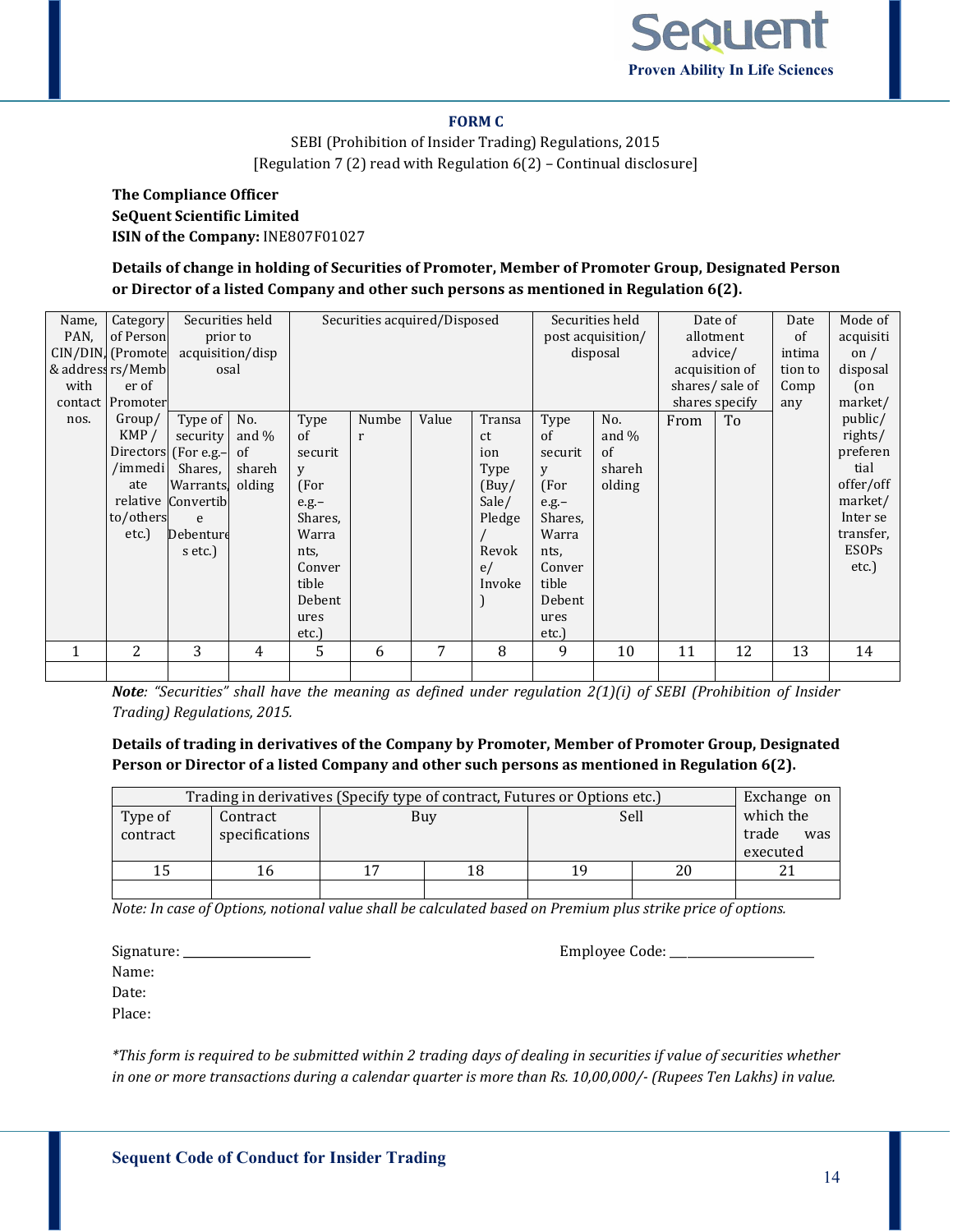

#### **FORM D**

SEBI (Prohibition of Insider Trading) Regulations, 2015 [Regulation 7(2) read with Regulation 6(2) – Continual disclosure]

# **SeQuent Scientific Limited ISIN of the Company:** INE807F01027

# **Details of change in holding of Securities of Promoter, Member of Promoter Group, Designated Person or Director of a listed Company and other such persons as mentioned in Regulation 6(2).**

| Name,<br>PAN,<br>with | Category<br>of Person<br>CIN/DIN, (Promote<br>& address rs/Memb<br>er of<br>contact Promoter | prior to<br>acquisition/disp<br>osal                                                                                         | Securities held                           | Securities acquired/Disposed                                                                                            |            |       |                                                                                  | Securities held<br>post acquisition/<br>disposal                                                                                   |                                           | Date of<br>allotment<br>advice/<br>acquisition of<br>shares/sale of<br>shares specify | Date<br>of<br>intima<br>tion to<br>Comp<br>any | Mode of<br>acquisiti<br>on $/$<br>disposal<br>$($ on<br>market/ |                                                                                                                 |
|-----------------------|----------------------------------------------------------------------------------------------|------------------------------------------------------------------------------------------------------------------------------|-------------------------------------------|-------------------------------------------------------------------------------------------------------------------------|------------|-------|----------------------------------------------------------------------------------|------------------------------------------------------------------------------------------------------------------------------------|-------------------------------------------|---------------------------------------------------------------------------------------|------------------------------------------------|-----------------------------------------------------------------|-----------------------------------------------------------------------------------------------------------------|
| nos.                  | Group/<br>KMP/<br>/immedi<br>ate<br>to/others<br>etc.)                                       | Type of<br>security<br>Directors (For e.g.-<br>Shares,<br><b>Warrants</b><br>relative Convertib<br>e<br>Debenture<br>s etc.) | No.<br>and $\%$<br>of<br>shareh<br>olding | Type<br>of<br>securit<br>V<br>(For<br>$e.g.-$<br>Shares,<br>Warra<br>nts,<br>Conver<br>tible<br>Debent<br>ures<br>etc.) | Numbe<br>r | Value | Transa<br>ct<br>ion<br>Type<br>(Buy)<br>Sale/<br>Pledge<br>Revok<br>e/<br>Invoke | Type<br><sub>of</sub><br>securit<br>У<br>(For<br>$e.g.-$<br>Shares,<br>Warra<br>nts,<br>Conver<br>tible<br>Debent<br>ures<br>etc.) | No.<br>and $\%$<br>of<br>shareh<br>olding | From                                                                                  | To                                             |                                                                 | public/<br>rights/<br>preferen<br>tial<br>offer/off<br>market/<br>Inter se<br>transfer,<br><b>ESOPs</b><br>etc. |
|                       | 2                                                                                            | 3                                                                                                                            | 4                                         | 5                                                                                                                       | 6          | 7     | 8                                                                                | 9                                                                                                                                  | 10                                        | 11                                                                                    | 12                                             | 13                                                              | 14                                                                                                              |
|                       |                                                                                              |                                                                                                                              |                                           |                                                                                                                         |            |       |                                                                                  |                                                                                                                                    |                                           |                                                                                       |                                                |                                                                 |                                                                                                                 |

*Note: "Securities" shall have the meaning as defined under regulation 2(1)(i) of SEBI (Prohibition of Insider Trading) Regulations, 2015.*

### **Details of trading in derivatives of the Company by Promoter, Member of Promoter Group, Designated Person or Director of a listed Company and other such persons as mentioned in Regulation 6(2).**

|          | Trading in derivatives (Specify type of contract, Futures or Options etc.) |     |      |              | Exchange on |
|----------|----------------------------------------------------------------------------|-----|------|--------------|-------------|
| Type of  | Contract                                                                   | Buy | Sell | which the    |             |
| contract | specifications                                                             |     |      | trade<br>was |             |
|          |                                                                            |     |      |              | executed    |
|          | 16                                                                         | 18  | 19   | 20           |             |
|          |                                                                            |     |      |              |             |

*Note: In case of Options, notional value shall be calculated based on Premium plus strike price of options.*

Signature: Name: Date: Place: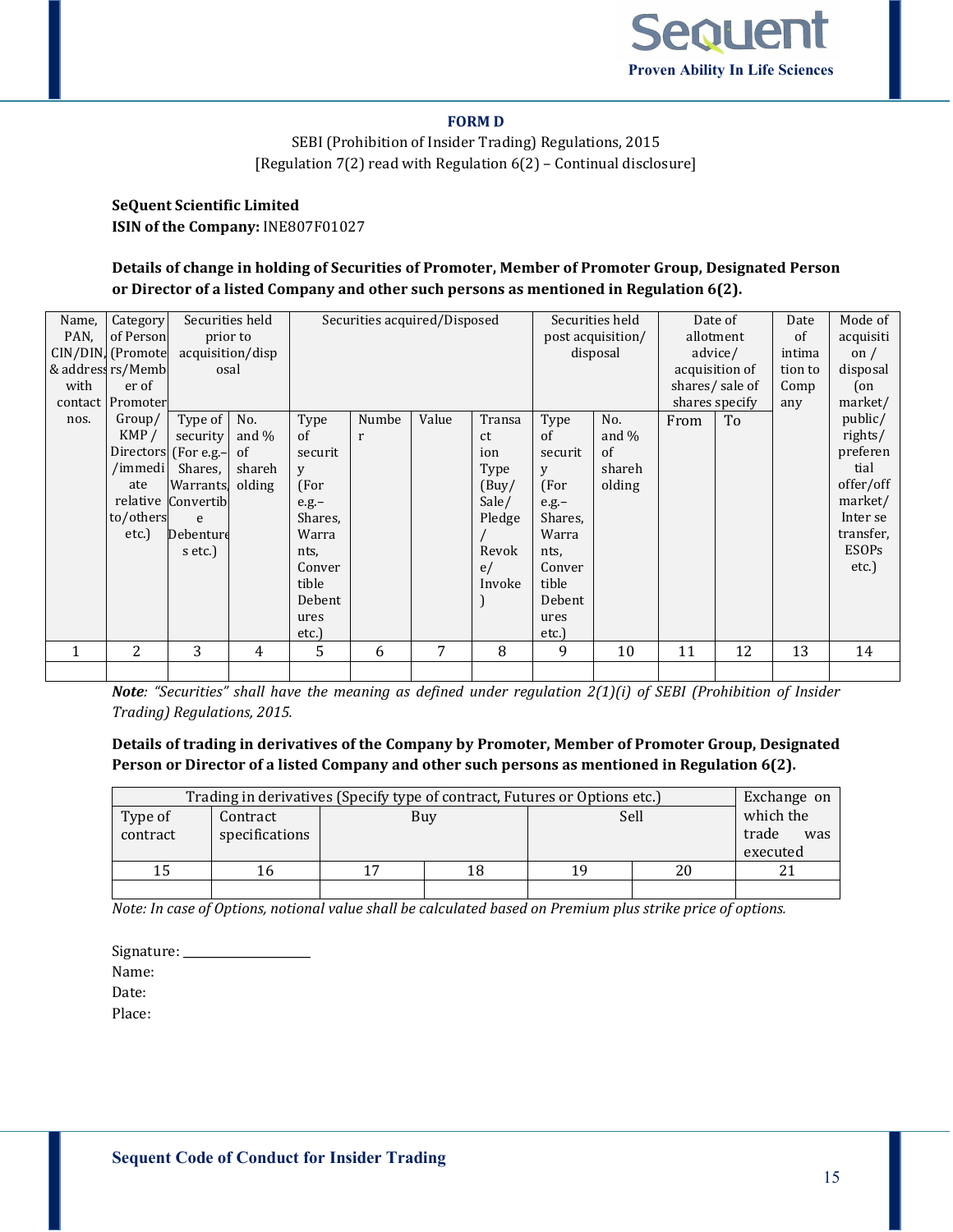

#### **FORM E**

#### ANNUAL DISCLOSURE

# **The Compliance Officer SeQuent Scientific Limited ISIN of the Company:** INE807F01027

I. Statement of Shareholding of Directors/Key Managerial Personnel/Designated Persons

| <b>Name</b> | <b>Designation</b> | <b>PAN</b> | No. of<br><b>Securities</b><br>held on<br>April 1, | No. of<br><b>Securities</b><br>bought<br>during<br>the year | No. of<br><b>Securities</b><br>sold<br>during<br>the year | No. of<br><b>Securities</b><br>held as on<br>March 31, | Folio No./<br>DP ID-<br><b>Client ID</b> |
|-------------|--------------------|------------|----------------------------------------------------|-------------------------------------------------------------|-----------------------------------------------------------|--------------------------------------------------------|------------------------------------------|
|             |                    |            |                                                    |                                                             |                                                           |                                                        |                                          |
|             |                    |            |                                                    |                                                             |                                                           |                                                        |                                          |

II. Details of shares held by immediate relatives of Designated Persons

| <b>Name</b> | Relationship | <b>PAN</b> | No. of<br><b>Securities</b><br>held on<br>April 1, | No. of<br><b>Securities</b><br>bought<br>during<br>the year | No. of<br><b>Securities</b><br>sold<br>during<br>the year | No. of<br><b>Securities</b><br>held as on<br>March 31, | Folio No./<br>DP ID-<br><b>Client ID</b> |
|-------------|--------------|------------|----------------------------------------------------|-------------------------------------------------------------|-----------------------------------------------------------|--------------------------------------------------------|------------------------------------------|
|             | Spouse#      |            |                                                    |                                                             |                                                           |                                                        |                                          |
|             |              |            |                                                    |                                                             |                                                           |                                                        |                                          |

I/We hereby declare that I/We have complied with the Code and SEBI Regulations with respect of the Securities purchased/ sold.

I/We further declare that the above disclosure is true and correct.

| Signature: __ |  |
|---------------|--|
| Name:         |  |
| Date:         |  |

# Mandatory Information (to be submitted even if the shares are NIL)

\* This form is required to be submitted within 10 days from the end of the financial year.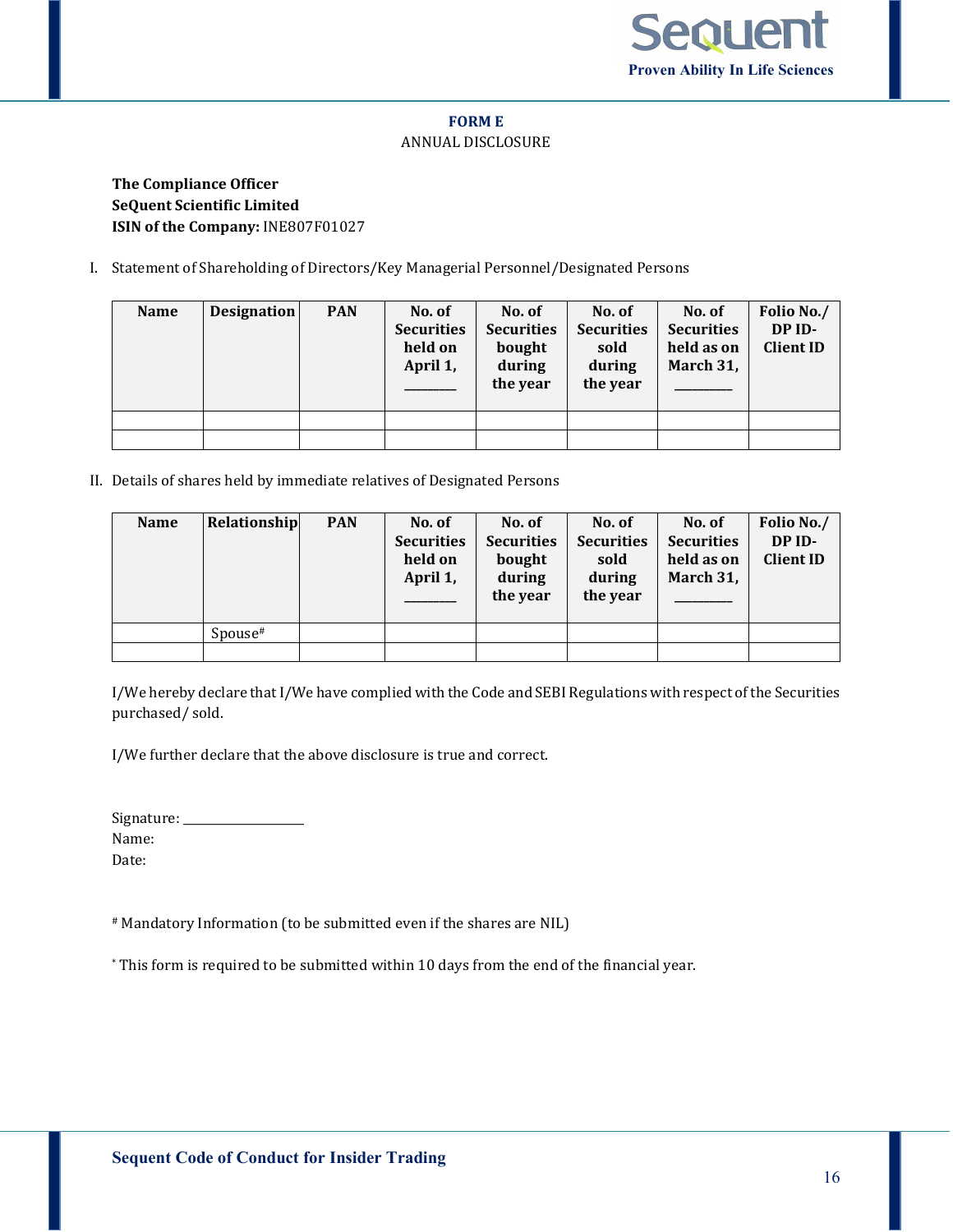

#### **FORM F**

#### ANNUAL DISCLOSURE BY DESIGNATED PERSONS

**The Compliance Officer SeQuent Scientific Limited ISIN of the Company:** INE807F01027

**Details of Designated Persons and their immediate relatives and persons with whom Designated Persons shares material financial relationship and changes thereof (to be disclosed annually):**

| Sr. No. | <b>Name</b> | Relationship<br>with<br><b>Designated</b><br>Person | <b>PAN</b> | Phone<br><b>Number</b> | <b>Mobile</b><br><b>Number</b> |
|---------|-------------|-----------------------------------------------------|------------|------------------------|--------------------------------|
|         |             | Self <sup>#</sup>                                   |            |                        |                                |
| 2       |             | Spouse#                                             |            |                        |                                |
| 3       |             |                                                     |            |                        |                                |
| 4       |             |                                                     |            |                        |                                |
| 5       |             |                                                     |            |                        |                                |

I declare that the above disclosure is true and correct.

Signature: \_\_\_\_\_\_\_\_\_\_\_\_\_\_\_\_\_

Name: Date:

*Note : The term "Material financial relationship" shall mean a relationship in which one person is a recipient of any kind of payment such as by way of a loan or gift from a Designated Person during the immediately preceding twelve months, equivalent to at least 25% of the annual income of such Designated Person but shall exclude relationships in which the payment is based on arm's length transactions.*

#### #Mandatory information

\* This form is required to be submitted within 10 days from the end of the financial year or changes from previous disclosure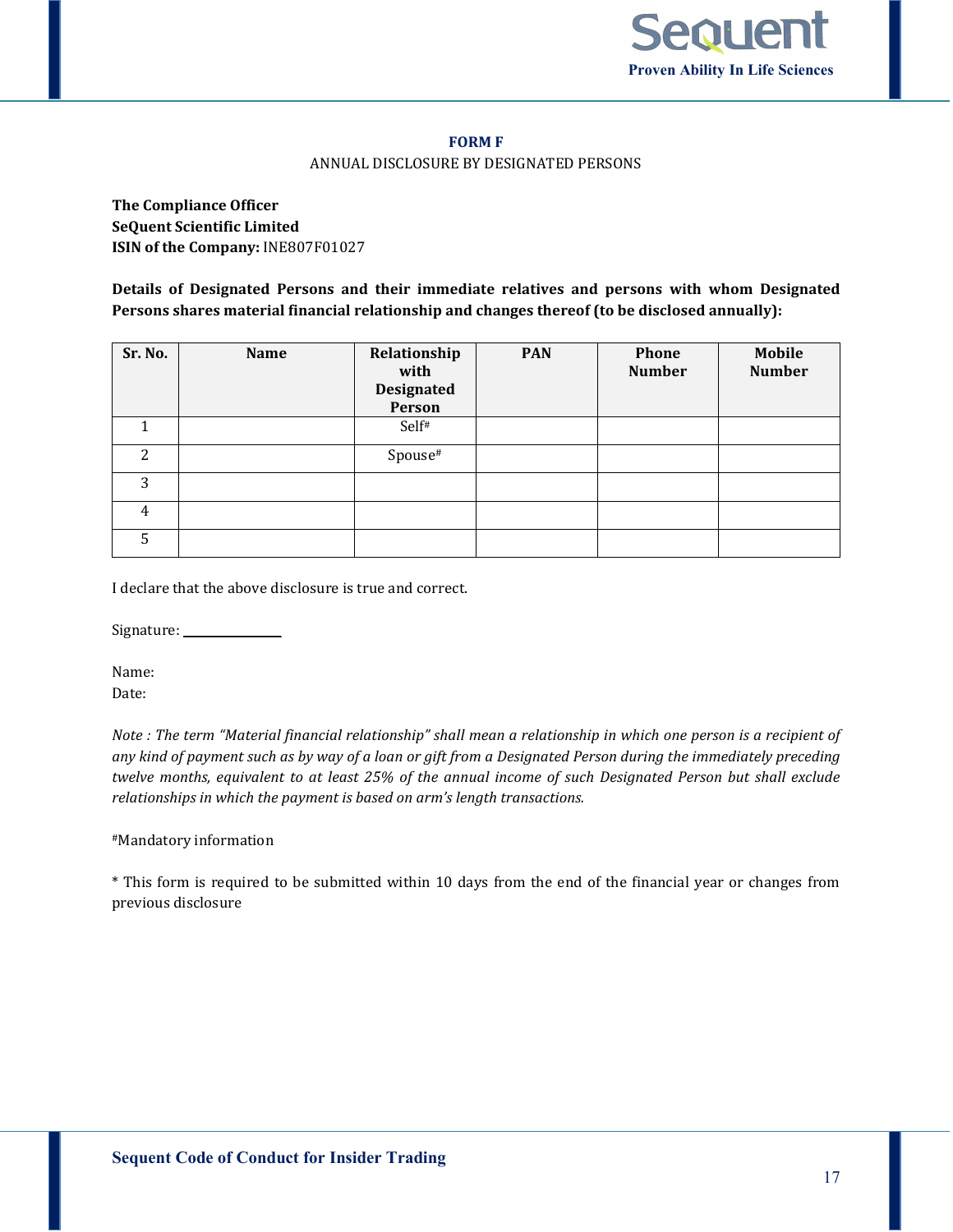

#### **FORM G**

#### ONE TIME DISCLOSURE BY DESIGNATED PERSONS

**The Compliance Officer SeQuent Scientific Limited ISIN of the Company:** INE807F01027

Additional details of Designated Persons (to be disclosed on a one-time basis):

Name:

Residential Address:

Designation:

| Details of Educational Institutes of graduation  |                  |                 |                        |  |  |  |  |  |
|--------------------------------------------------|------------------|-----------------|------------------------|--|--|--|--|--|
| Name of Institute/                               | Degree           | Year of passing | Institute / University |  |  |  |  |  |
| College                                          |                  |                 |                        |  |  |  |  |  |
|                                                  |                  |                 |                        |  |  |  |  |  |
|                                                  |                  |                 |                        |  |  |  |  |  |
| Details of past employers in chronological order |                  |                 |                        |  |  |  |  |  |
| Name and address of                              | Last Designation | Date of joining | Date of exit           |  |  |  |  |  |
| employers                                        |                  |                 |                        |  |  |  |  |  |
|                                                  |                  |                 |                        |  |  |  |  |  |
|                                                  |                  |                 |                        |  |  |  |  |  |

I declare that the above disclosure is true and correct.

Signature: \_\_\_\_\_\_\_\_\_\_\_\_\_\_\_\_\_\_\_\_\_

Name:

Date:

\* This form is required to be submitted within 10 days from becoming Designated Person on a one-time basis.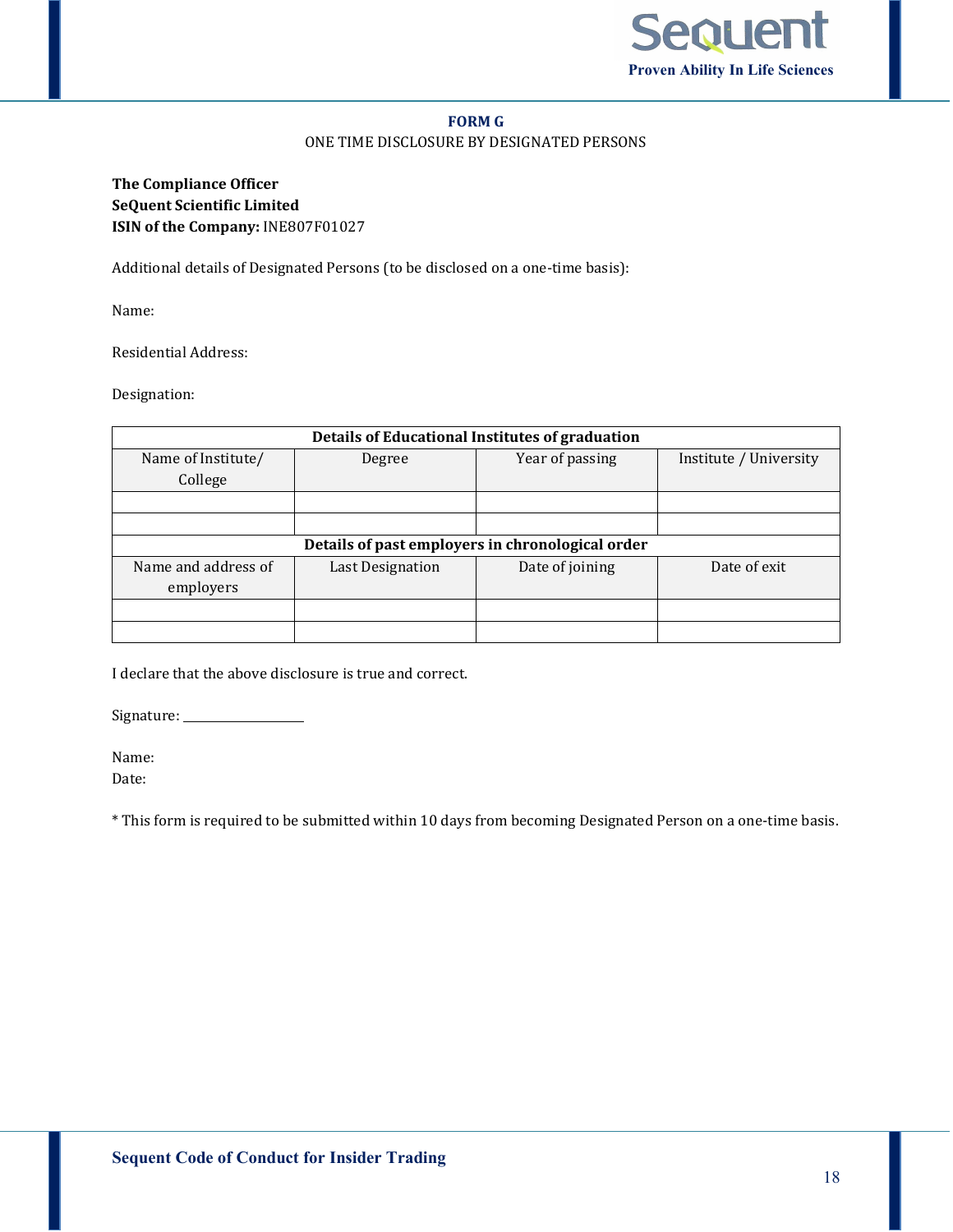

*ANNEXURE I*

#### **APPLICATION-CUM-UNDERTAKING FORM FOR PRE-CLEARANCE OF TRADES**

To, **Compliance Officer**

SeQuent Scientific Limited

| <b>Employee Code</b>                                 |  |
|------------------------------------------------------|--|
| Name of the Employee                                 |  |
| Designation and Department                           |  |
| Date of joining                                      |  |
| Name of Holder of securities                         |  |
| Relation to the Employee of the Company              |  |
| (In case of immediate relatives)                     |  |
| Kind of securities proposed to be dealt in           |  |
| Number of securities proposed to be dealt in         |  |
| Estimated Market Value of the securities proposed to |  |
| be dealt in                                          |  |
| Folio No./Client ID No.                              |  |

I hereby declare that all information in this form is true and correct to the best of my knowledge. I also understand that any misrepresentation of facts in this form is sufficient cause for disciplinary action by the Company.

Date: \_\_\_\_\_\_\_\_\_\_\_\_\_\_\_\_\_\_\_\_\_\_\_\_\_\_\_\_

Place: (Signature of Applicant)  $\Box$  (Signature of Applicant)  $\Box$ 

### **UNDERTAKING**

I hereby state that:

- i. I do not have access to nor do I have any "Unpublished Price Sensitive Information" ("UPSI") up to the time of signing this undertaking;
- ii. In case, I receive any UPSI after the signing of this undertaking but before executing the transaction for which approval is sought, I shall inform the Compliance Officer of the same and shall completely refrain from dealing in the securities of the Company until such information becomes public;
- iii. I have not contravened the provisions of the Code as notified by the Company from time to time;
- iv. I have made full and true disclosure in the matter;
- v. I will execute the order in respect of the securities within 7 trading days after approval is granted by Compliance Officer, failing which I shall apply for pre-clearance again from the Compliance Officer;
- vi. I shall not execute a contra-trade for a minimum period of 6 months. If a contra trade is executed, inadvertently or otherwise, in violation of such a restriction, the profits from such trade shall be liable to be disgorged for remittance to SEBI for credit to the Investor Protection and Education Fund administered by SEBI under the Act.

Date: \_\_\_\_\_\_\_\_\_\_\_\_\_\_\_\_\_\_\_\_\_\_\_\_\_\_\_\_

Place: (Signature of Applicant)

#### **PRE-CLEARANCE ORDER**

To: Mr./Mrs./Ms. \_\_\_\_\_\_\_\_\_\_\_\_\_\_\_\_\_\_\_\_\_\_\_\_\_\_\_\_\_\_

This is to inform you that your request for dealing in \_\_\_\_\_\_\_\_\_\_\_\_\_\_\_ shares of the Company as mentioned in your above-mentioned application is approved. Please note that the said transaction must be completed on or before \_\_\_\_\_\_\_\_\_\_\_\_\_\_\_\_\_\_\_\_\_\_\_\_\_\_\_\_\_ that is within 7 days from today.

Date: \_\_\_\_\_\_\_\_\_\_\_\_\_\_\_\_\_\_\_\_\_\_\_\_\_\_\_\_\_\_\_\_\_\_\_\_\_\_ Place: (Signature of Compliance Officer)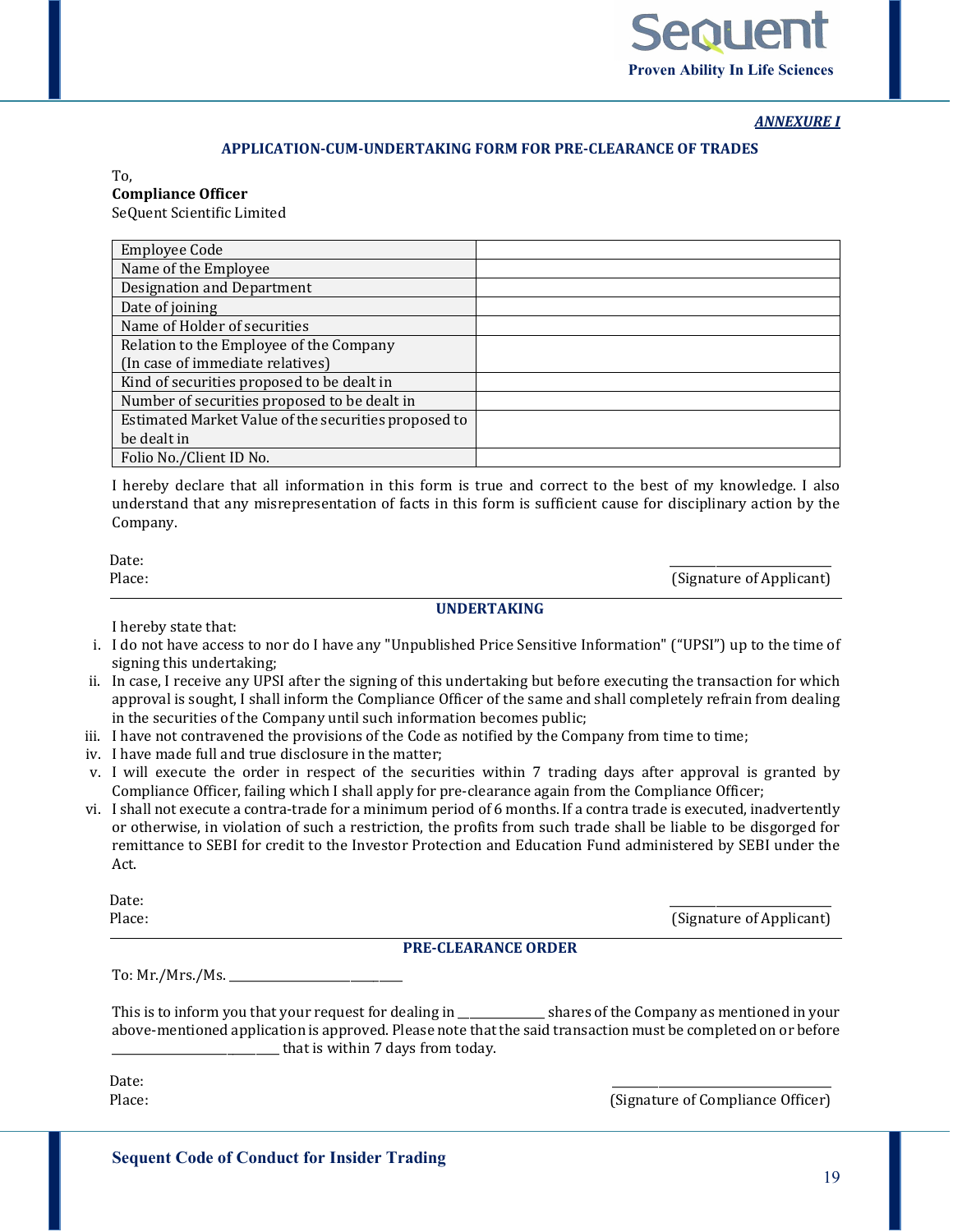

# *ANNEXURE II*

# **CONFIRMATION OF DEAL**

To,

**Compliance Officer**

SeQuent Scientific Limited

I confirm that the share dealing for which approval was granted on \_\_\_\_\_\_\_\_\_\_\_\_\_\_\_\_\_\_\_ was completed on \_\_\_\_\_\_\_\_\_\_\_\_\_\_\_\_\_\_\_\_\_, by purchasing / selling \_\_\_\_\_\_\_\_\_\_\_\_\_\_\_\_\_\_\_\_ (nos.) equity shares of the Company.

 $\Box$  Date:

Employee Code:

Place: (Signature)